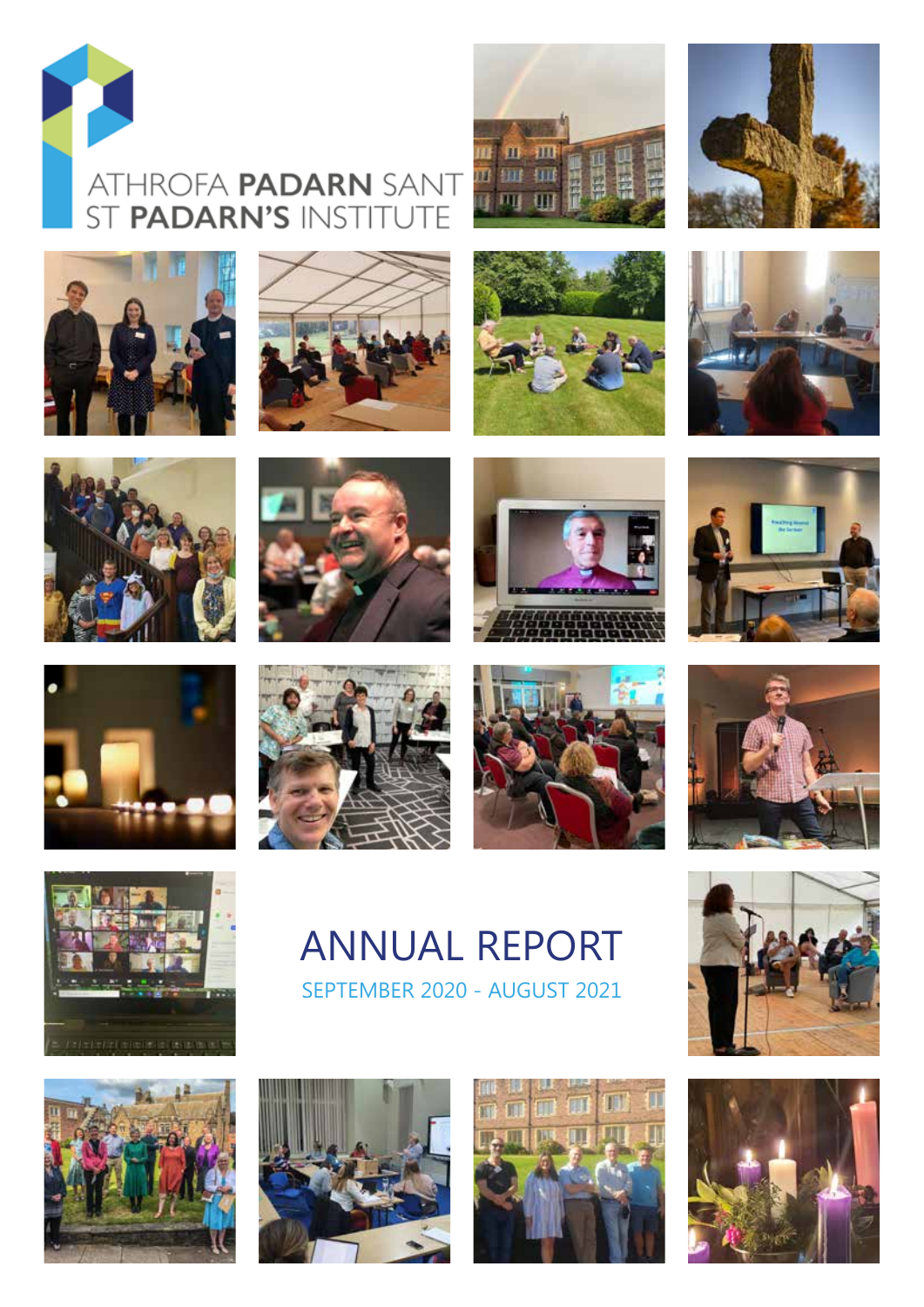## CONTENTS

-2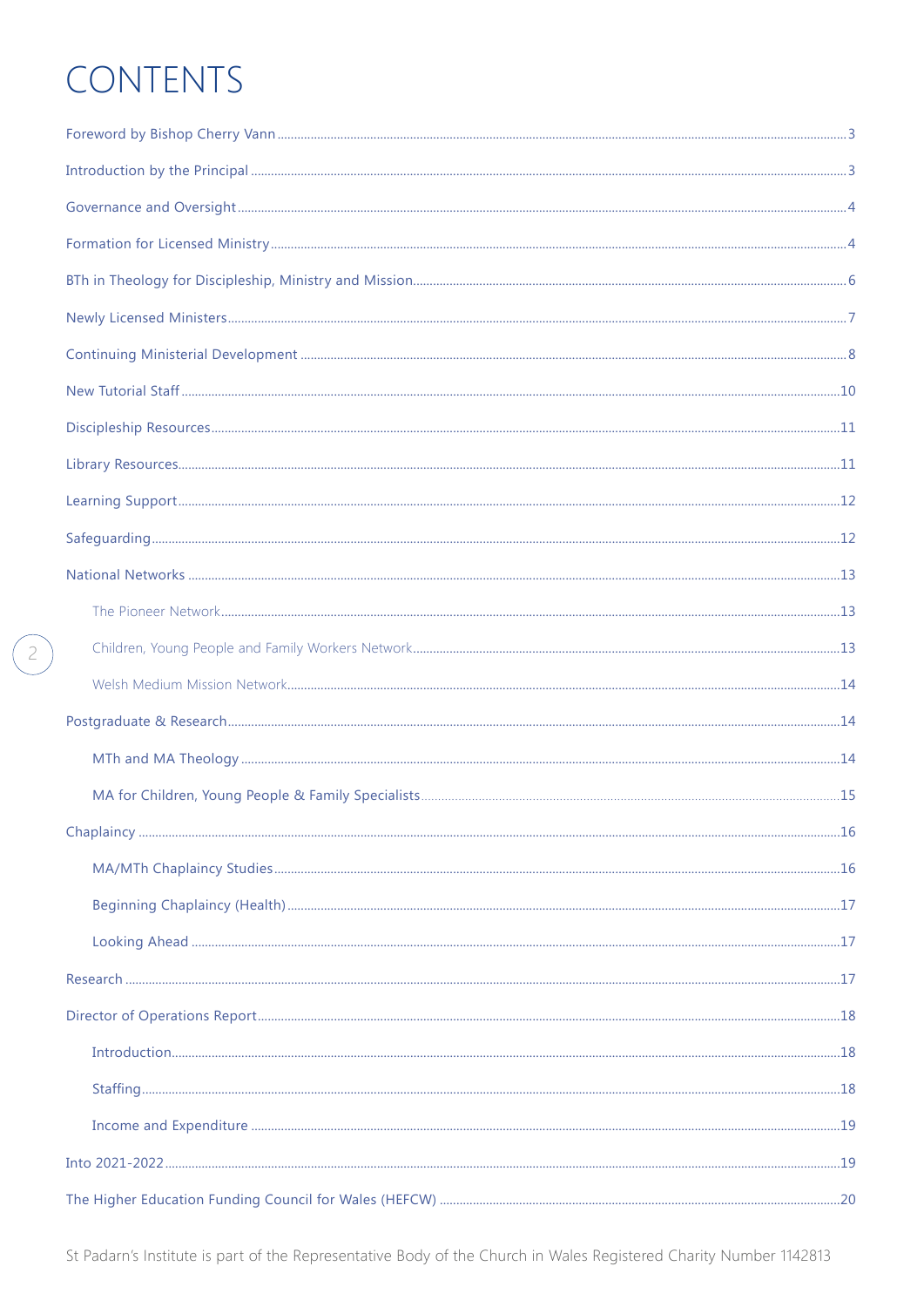### Foreword by Bishop Cherry Vann



It is my pleasure to commend to you the Annual Report of the St Padarn's Institute for the academic year 2020/2021. In doing so, I want to pay tribute to the Principal and Staff who have gone to extraordinary lengths in extremely challenging circumstances to ensure the continuing education and formation of our ordinands and of those preparing for licensed lay ministry. In showing flexibility, resourcefulness and commitment to their work, they have not only found ways to deliver the courses and programmes, they have also gone the extra mile to attend to the health and wellbeing of their students. We

### are blessed to have such a dedicated team serving the Church in Wales.

The report demonstrates the broad range of activities in which St Padarn's is involved and the breadth of resources, training and research opportunities that it offers. As the Church seeks to respond to the challenges we face and the opportunities we are beginning to discern in a post-pandemic context, I am confident that St Padarn's will continue to rise to the challenge of training those called to serve God's Church and God's world in an increasingly varied range of licensed ministries.

**The Right Reverend Cherry Vann,**  Bishop of Monmouth

## Introduction by the Principal



A year ago, as we looked forward into 2020-21, there was some hope for progress towards 'unlocking' after COVID-19 in the Autumn of 2020. In reality, this was sadly not to be and as this report testifies, COVID-19 dominated the whole academic year.

For the whole Church, St Padarn's included, it has been a year of enforced innovation and collaboration, as we have been driven, in the words of Psalm 137, to "sing the songs of the Lord while in a foreign land?". It isn't a foreign land literally, it's our land, the land of our communities and churches, where the Christian faith has been shared for over

1800 years. Nevertheless, the landscape certain has changed. And we know it isn't going to 'revert back'.

I am proud of the staff team and our learners in all their different types who have worked on, innovated and coped this year. Particularly as the months dragged on, the spirit of collaboration, generosity towards one another, and determination to continue to build community and look outward has been inspiring. Our strapline of 'formation in community for mission' being reinvigorated and invigorating in new ways. I hope that this report gives a flavour of that spirit and of the many and various ways in which St Padarn's seeks to support the mission and ministry of the Church in Wales.

St Padarn's was established by the Church in Wales as a courageous belief in the future – training and development is a long-term investment – some of those now in a curacy have 40 years of stipendiary service ahead of them; the children's worker of today is fostering the faith of those who will sit in Governing Body in 50 years' time. As so much changes around us, I like to remember the words attributed to Nobel Prize Winning Physicist Dennis Gabor 'The best way to predict the future, is to create it'. As disciples of Jesus we are not called to be fatalistic, nervously listening to negative

### Adolygwyd gan ASA **OAA Reviewed**

**Asiantaeth Sicrhau** Ansawdd Addysg Uwch **Quality Assurance Agency** for Higher Education

 $\overline{\phantom{a}}$ 

future-telling, but to have confidence that God can do 'immeasurably more than all we ask or imagine', and that Jesus' compassion for the crowds 'harassed and helpless, like sheep without a shepherd' is as strong as ever, and allow ourselves to be transformed and empowered by the Spirit as we run the race set before us. At St Padarn's we continue to pray that we may be faithful as we seek to help the Church in Wales build that positive, gospel-filled, future.

### **Revd Prof. Jeremy Duff,**

Principal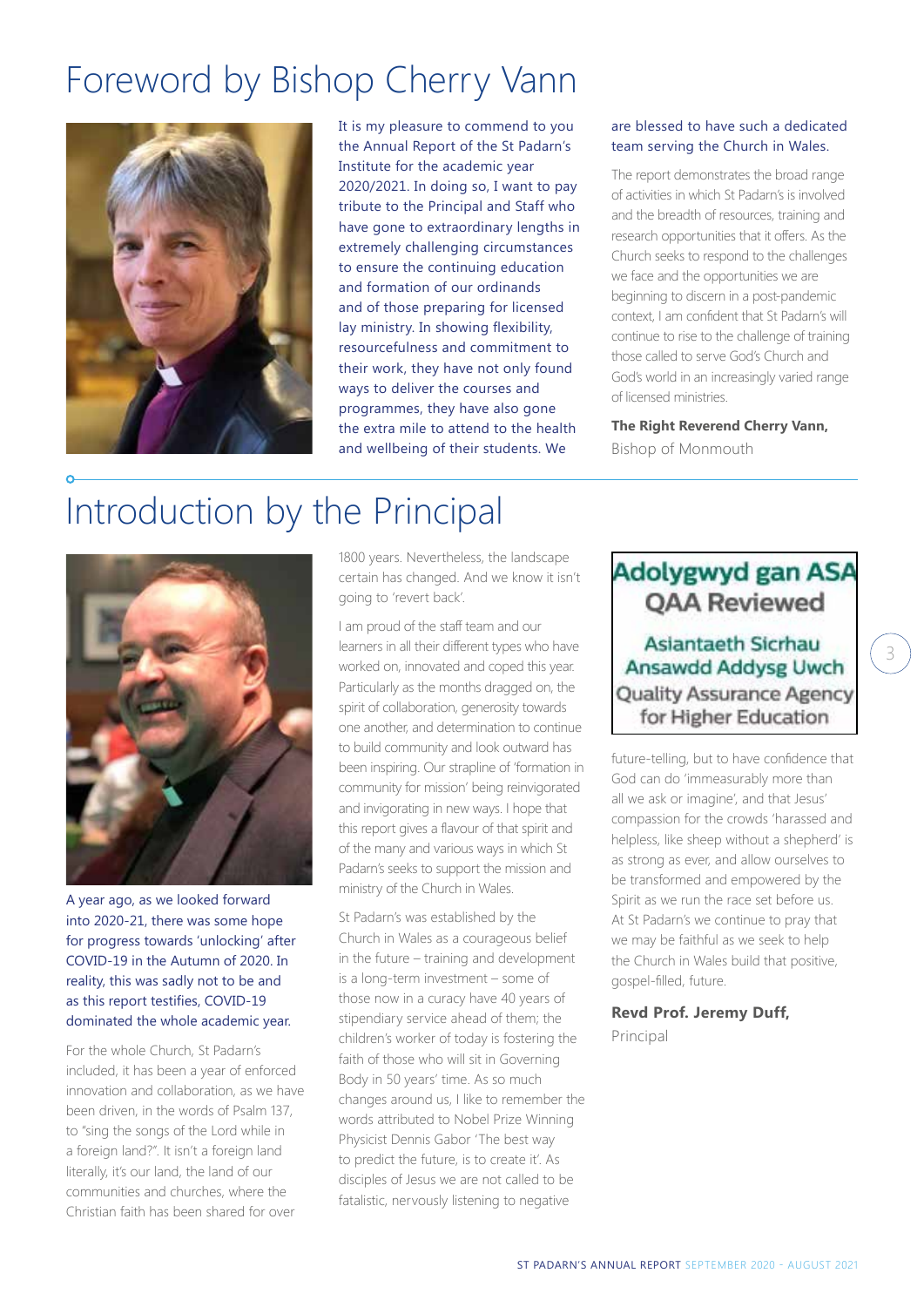### Governance and Oversight

Strong and clear governance and oversight is vital for the health of the St Padarn's Institute, and to ensure that it is fully in-step with the needs of the Church. The bedrock of this is the accountability to the Bench of Bishops and the Representative Body. Our bishops give the strategic direction: the Principal, meeting regularly with the Bench, and individually with each bishop twice a year. The Representative Body has responsibility for the operation of St Padarn's. Its finances are an integrated part of the Representative

#### Body's finances; the Representative Body approves its business plan and budgets. All St Padarn's staff are Representative Body employees.

Two bodies do much of the oversight work. First the Representative Body's Training, Formation and Ministerial Development Committee, which considers St Padarn's as part of the overall landscape of training, formation and ministry in the Church, with members from dioceses, two Representative Body trustees and two bishops, and some external (expert) appointments. During

2020-21 it was chaired by the Archbishop until his retirement and then by Bishop Cherry Vann, the Bishop holding the Ministry Portfolio. Second the Executive Board, a monthly meeting of the Chief Executive of the Representative Body with the Senior Leadership Team in St Padarn's. This ensures that the Chief Executive remains fully informed of all St Padarn's activities, and that St Padarn's functions smoothly as a distinctive, but integrated, part of the Representative Body's work of supporting the mission and ministry of the Church in Wales.

## Formation for Licensed Ministry

The Formation for Licensed Ministry programme at St Padarn's is devoted to training and forming candidates in the knowledge, skills, and character required for ministry in the Church in Wales in the 21st century. Training in knowledge occurs primarily through the 'academic' components of the programme. Most of our candidates are enrolled on the Theology for Life (TFL) course, whose modules are designed to deepen the candidates' understanding of the Christian faith and the ministerial/ missional needs and opportunities currently facing the Church in Wales. Some candidates will study for a Master's degree, or engage in research or bespoke programmes of learning. In addition to their formal academic studies, candidates also benefit from

4

keynotes and workshops provided by teaching staff and outside experts on the Theology and Practice of Ministry programme (TPM) – a weeklong summer school and three weekend residentials focused on the areas of teaching and preaching, pastoral care, and pioneering in ministry.

As well as teaching the requisite knowledge (biblical, theological, ministerial, etc.), the FLM programme equips candidates with the practical skills necessary for ministry in the Church in Wales. This aspect of their training occurs primarily in their placement contexts, where candidates receive expert supervision and regular experience in preaching, leading worship, pastoral care, mission, evangelism, etc. Our Tutor in Contextual Learning works closely with training supervisors to ensure

that our candidates receive good training, opportunities, and feedback in these areas. The 'knowing' and 'doing' aspects of training are closely integrated at St Padarn's, allowing candidates to put into practice what they have learned in the classroom on their placements and to reflect on their ministerial experiences throughout their modules.

Finally, training and formation at St Padarn's is not simply a matter of knowing and doing, but of being—developing the virtues, dispositions, and overall character required of a public minister. This work of formation is at once spiritual, relational, and emotional/psychological. Ultimately, formation is a matter of being transformed ever more into the likeness of Christ, enabling candidates to bear witness to Christ, not only in their teaching and preaching, but in the very shape of their lives. This work of transformation is primarily a work of the Spirit (Gal. 5:22-26), but through such disciplines as prayer, worship, meditation on scripture, acts of service, etc., candidates are brought to a greater attentiveness to and dependence on the Spirit in their own lives and ministries. For this reason, worship, prayer, and the study of scripture play a central role in the FLM programme. In their placements, on residentials, in formational cells, in facilitated groups, and (for some) in the weekly residential component of the fulltime programme, candidates learn to navigate difficult relationships, to encourage and support one another, to

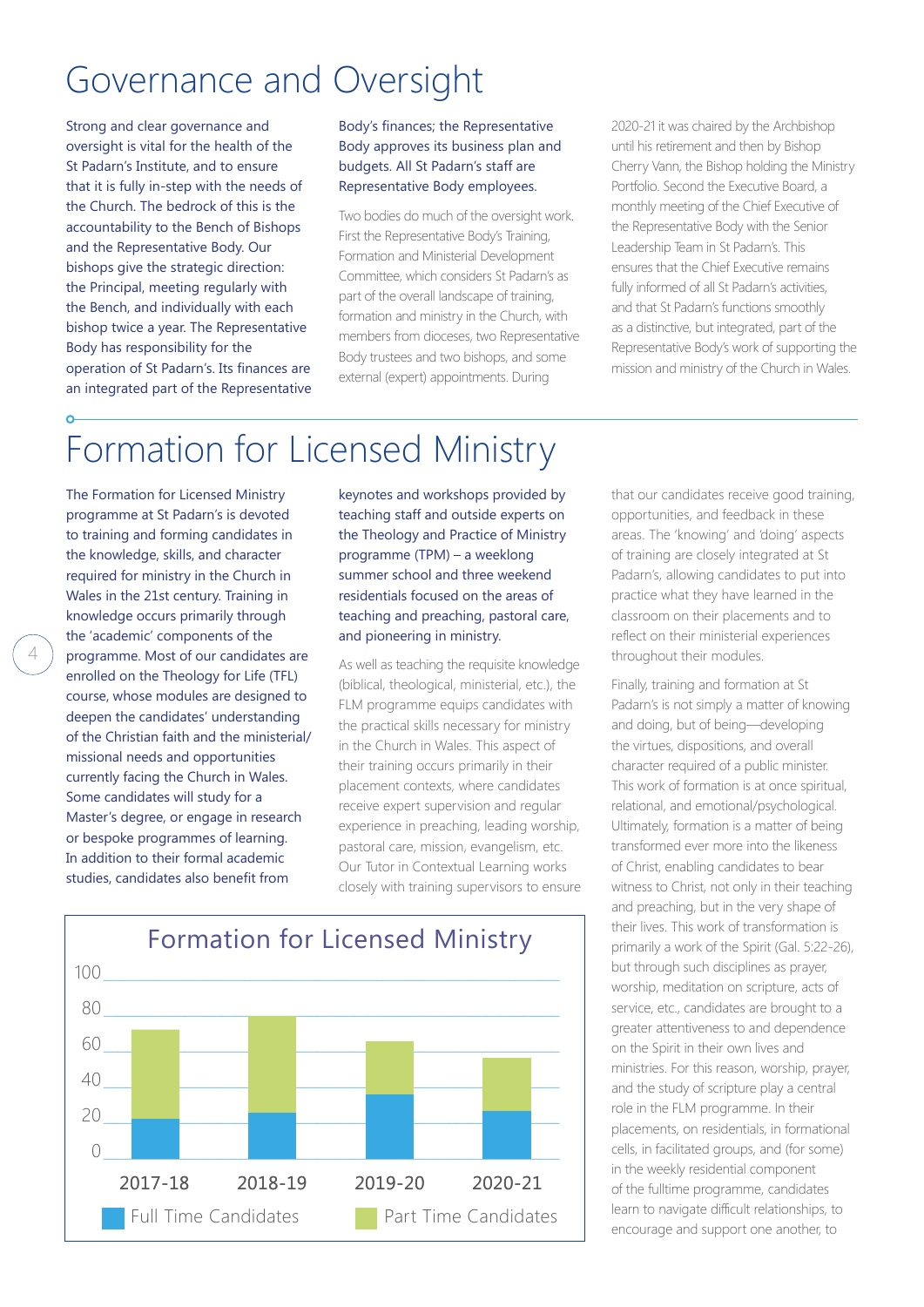pray with/for each other, and ultimately to minister to one another. Formational tutors meet regularly with their candidates to support and encourage them in their spiritual journeys.

From September 2020 – August 2021 there were 28 full time and 30 part time candidates preparing for lay and ordained ministries. The average age of a person training to be a stipendiary priest in this

period was 48. The average age of a person training to be a non-stipendiary priest was 57. Most people training for ordination are female (70% for stipendiary ministry and 54% for non-stipendiary)<sup>1</sup>. Since we train all whom our bishops sponsor, the numbers entering training are not directly in our control. Nevertheless, we note that the historic concern that younger

stipendiary ordinands tended to be men is no longer valid.

During this year we were exclusively online. Fortunately, we had already begun to develop this aspect of the work, and so it was relatively easy to continue the formational cells and learning groups online using Zoom or Teams. We were also able to run residentials as well as the Wednesday to Friday full-time programme online.



However, it was a relief when we were able to develop some face-to-face provision in the summer school given that we are training candidates for a physically embodied ministry as well as an online ministry. A key thing we missed was the ability to 'waste' time with each other, chatting over coffee or meals. We found on reflection that such experiences were priceless in building community, getting to know each other and to trust each other. Our subsequent return to onsite training has also confirmed the importance of the residential component for the fulltime programme. Some formational issues only surface in community, and we have therefore been better equipped to discern these issues and respond to them.

The developments in the tutorial team during 2020-21 (see page 10) have strengthened the FLM work. Dr Siôn Aled Owen not only further increases our Welsh language provision and expertise, but also increases the focus on contextual Welsh theology. Dr Elizabeth Corsar, brings her biblical expertise, but also has a particular

role to assist Revd Dr Jordan Hillebert and Revd Dr Manon Ceridwen James with the formational aspects of the residential Wednesday to Friday programme. The Revd Chris Thomson's role of Convenor of the Pioneer Community, and Tutor in Contextual Learning - combining working with dioceses to create challenging placements that equip candidates for the church of the future. The role of Convenor of the Pioneer Community supporting pioneering across Wales - ensures that new and contextually appropriate methods for church growth (in its widest sense) are embedded from the very beginning of a candidate's ministry and training.

Amongst the speakers at our (online) residentials were Archbishop Andrew and Prof Laura McAllister speaking about Wisdom in leadership and Canon Andy Delmege (Canon residentiary in Birmingham Cathedral and former head of the urban estates network), and Revd Dr Sarah Lawrence (researcher and author on baptism, based in rural Lincolnshire) both speaking on New Life. The theme

of the Autumn residential was Christian Character and Formation.

5

The summer school was a hybrid event, face to face in smaller groups for the first part and then online with the Leading Your Church into Growth team led by Canon Robin Gamble. Several of our tutors also led keynotes in the residentials throughout the year.

During the year we have been working on a new curriculum for the residentials, what we are now calling the Theology and Practice of Ministry. It is a spiral curriculum, in that candidates will be introduced to key subjects such as preaching, pastoral care, pioneering and working with all ages at an introductory level and then they can build on their knowledge each year. (In the past, candidates would only study one subject a year). Candidates with particular training needs (for example, those who arrive with good experience already or are training for a specific ministry and need a more intense training in that field) are given a particular pathway to follow. However, most people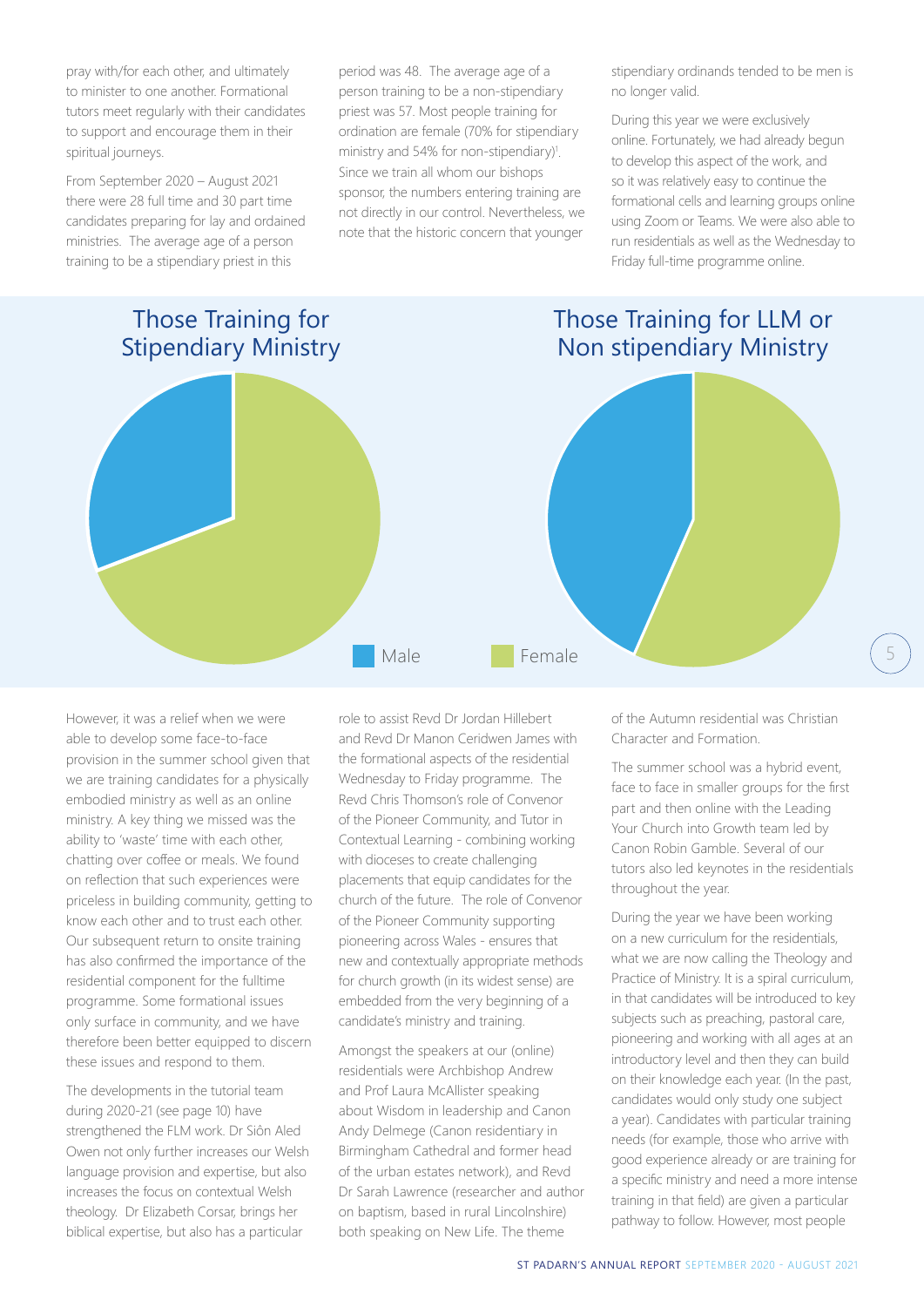are following their year cohort (Carfan) named after key Welsh historical religious figures – Esgob William Morgan, Griffith Jones (Llanddowror) and Mary Jones. We believe that this will help everyone gain a wide variety of important foundational skills as well as enable specialists and candidates later in their training to receive

more challenging and expert training for the complex pastoral, pioneering and leadership skills they will need.



### BTh in Theology for Discipleship, Ministry and Mission

In this academic year, 86 people achieved qualifications through St Padarn's. 8 received their BTh degrees (5 firsts and 3 2:1s.), 43 received Postgrad diplomas and 35 a certificate (though a good number will continue with their studies).

6

The numbers on the course from 2020-21 were 222, 31 level 6 students, 96 level 5 students and 95 level 4 students. The numbers entering their degree bearing level 6, phase means that in the years to come the numbers receiving BThs will increase significantly, producing a

considerable number of theologically trained laity being inspired and equipped for their ministries.

The BTh is explicitly a course in theology for discipleship and this is reflected in the topics learners write about for their assignments. Students are writing theological reflections on Tik Tok, study group materials on human sexuality or capitalism, they are using various theological reflection methods to analyse difficult ministry area meetings or pastoral situations or the political topics of the day. They are studying how to give an account



of their faith – for example why there is suffering in the world and relating the models of leadership they experience to the models they see in the Bible and in their own lives.

One learner in an evaluation expressed it in this way – the modules which had helped them the most was the mission and doctrine modules because 'the doctrine gave me the why and the mission bit gave me the how.' Another commented that "Christian Mission definitely helped me gain a better understanding of the role of the church and my role in supporting the church".

During the year we have also been developing new modules, including one level 6 module on Engaging theology, Church, and identity in post-devolution Wales. In this way we are producing lay and ordained theologians for the Church in Wales who as Barth would have approved, look at the world with the Bible in one hand and a newspaper in the other.

The past year has seen us develop further study skills sessions to enhance our students learning experience. This includes recorded and in person sessions covering everything from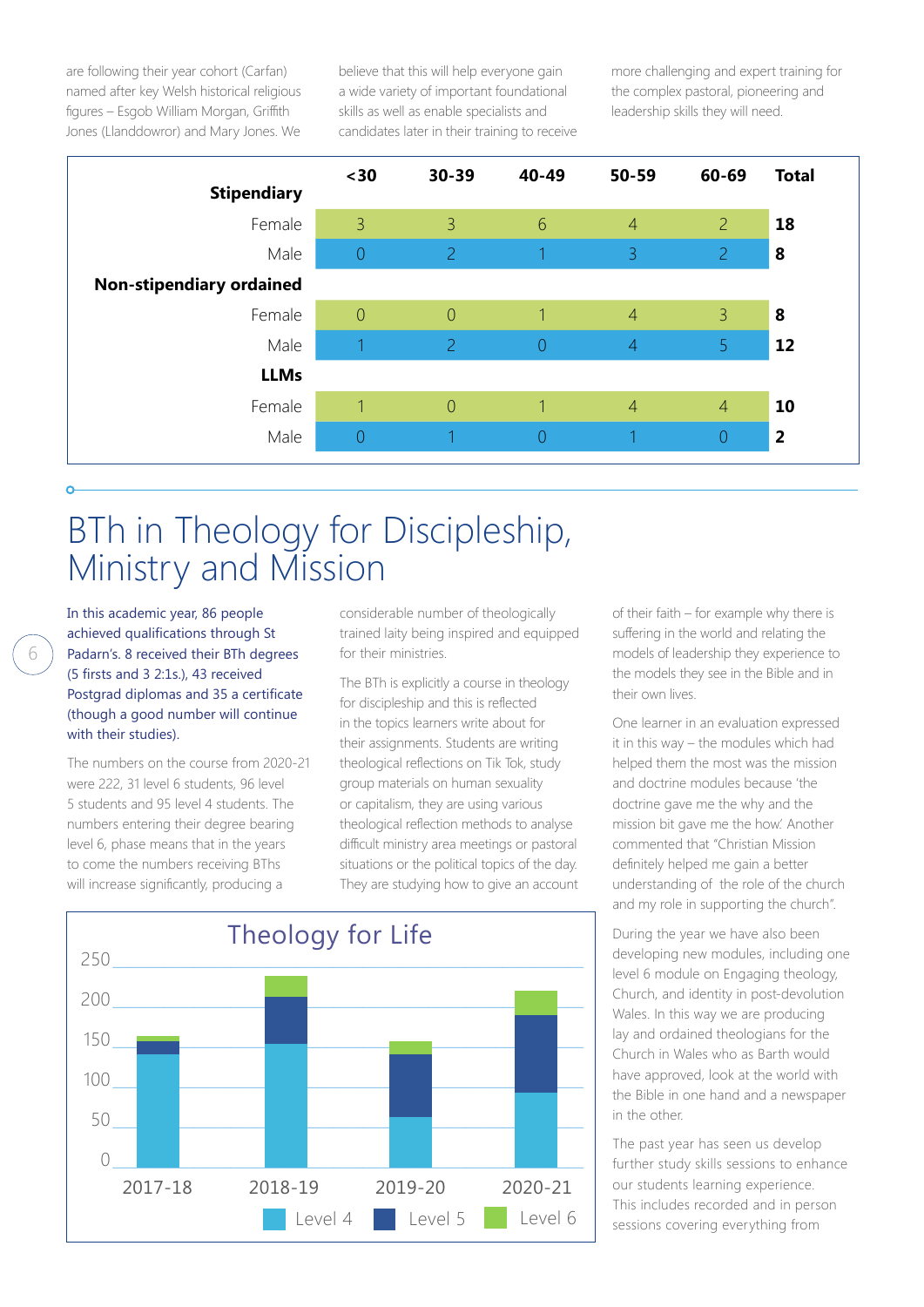

basic IT skills, and how to read and take notes, to using evidence correctly, and constructing arguments.

Some of our candidate and student community have complex and diverse learning differences that are not always easily recognisable. To ensure that each student is treated as an individual, a learning support team was set-up to address the support required for each student/candidate who identifies as someone with learning differences. During the year individual staff members were identified to work in this specialist team to meet the needs of our students.

## Newly Licensed Ministers

The ongoing support and development for all our Newly Licensed Ministers is a significant factor in providing Wales with the calibre of ministers who will play a significant role in transforming our communities under God. The Newly Licensed Minister programme is for all those who are licensed to the Church in Wales, not just the ordained. This is particularly important in the period covered by this annual report as we experienced a lower than usual number of ordinations, combined with a Bangor Diocesan initiative to license key diocesan lay workers to acknowledge their significant contribution to the life of the diocese.

The Newly Licensed programme has grown and developed over the past five years. It is now divided into two distinct areas; the *core phase* which lasts the two years after ordination and/or licensing and is for all those who the bishops license across Wales, and the *transitional phase* which begins at the end of the core phase, lasts for two years, but is for those who will hold stipendiary posts.

Over 2020-21, those ordained and/or licensed in 2021 began their training in July by attending Transforming Conversations, a course run by 3D Coaching, which they attended with their training supervisor. Those ordained/licensed in 2020 attended the second of the 3D Coaching sessions. This was followed by training in Children, Young People and Families ministry (including schools ministry), and a weekend on Becoming a Priest in God's Church (for those ordained) and then Transforming Church Conflict in the autumn. Those licensed in 2019 attended a weekend residential on Mission, Evangelism and New Christian Communities. The final course in the core phase is the residential on Developing as a Leader in a Church in Wales context. Those licensed in 2019 attended this in the early summer of 2020.

The programme is constantly developing as we listen to our bishops, senior staff, those attending our courses and all stakeholders, for example, in 2021 it became clear that our stipendiary ministers were finding immense benefit from our Transforming Church Conflict course that runs for four full days at the Bangor Management Centre each autumn. Some Non-Stipendiary and Licensed Lay Ministers were finding it

difficult to find the time necessary for this, so they now attend a two day Zoom version of the course. However, even in that, if we have an NLM or SM who feel they would benefit from the full course, or their bishop is advising that the full course would be helpful for their future ministry, then we ensure that provision is available.

The *transitional phase* that makes up years 3 and 4 of the Newly Licensed Minister programme is only compulsory for Stipendiary Priests. All other NLMs may attend, but only with specific permission from their Bishop, although we would expect those who are likely to hold positions of overall or significant leadership to be asked to attend. This phase consists of three more training courses, over a twoyear period and is focused on Intentional Leadership. These additional courses are designed to make the transition to

7



ST PADARN'S ANNUAL REPORT SEPTEMBER 2020 - AUGUST 2021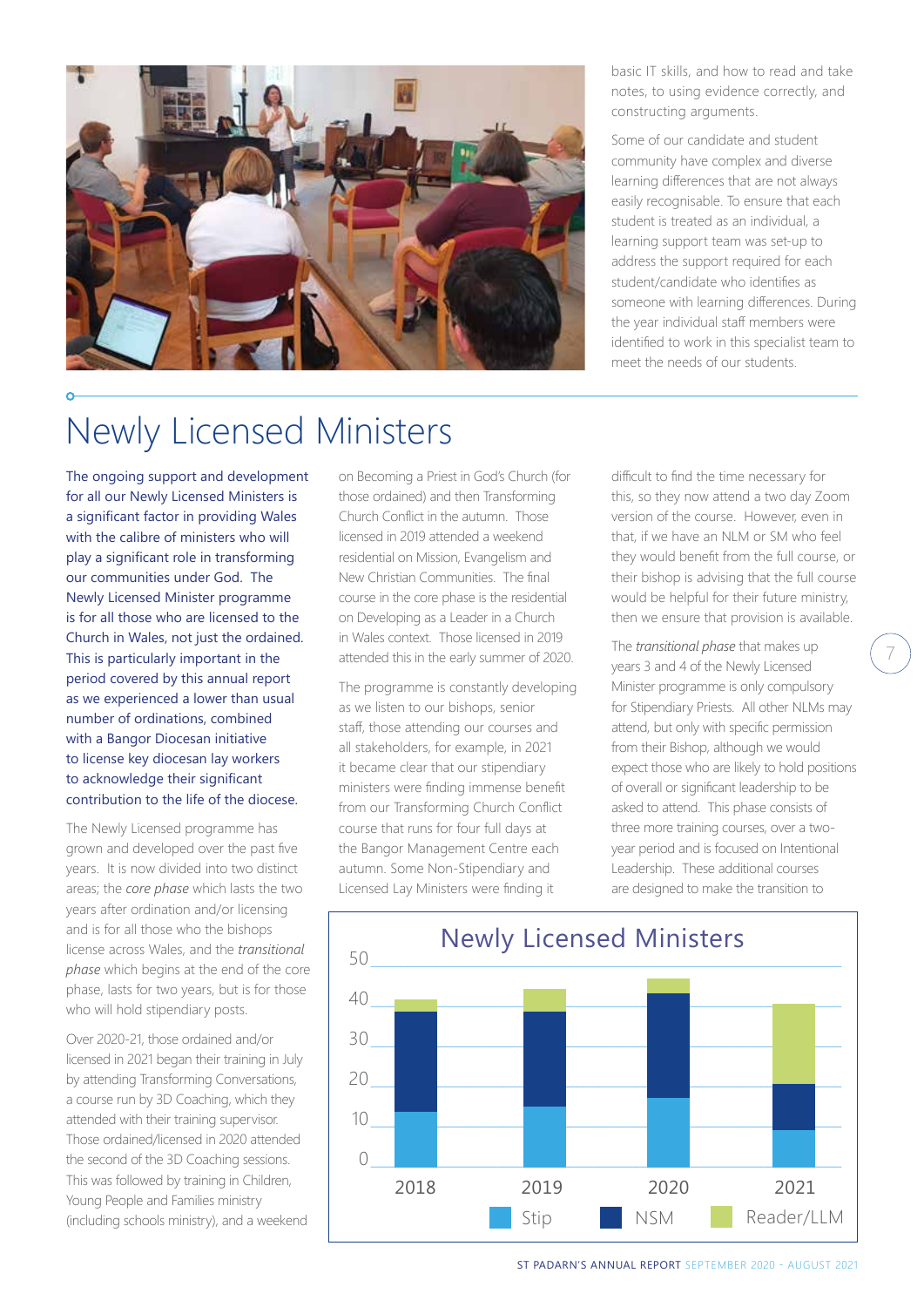the post of first responsibility as smooth as possible. It is likely that the transitional phase will begin as curates are about to move and continue through their initial time in their new context. These courses look at resilience, change management, establishing a culture for growth, the importance of mission and evangelism, developing teams across a Ministry/Mission Area, shaping strategy, and developing

and presenting vision. The courses also offer time and space for new incumbents to share experiences and for good practice to be propagated throughout the cohort. An organisation called Lead Academy, who have substantial experience in leadership, church growth and mission, help us deliver these courses and offer a programme of consultation and development for the new local team

if new incumbents want to take them up on this offer. We continue to work with our stipendiary ministers beyond this and seek to keep the Lead Academy consultancy offer to work with these new incumbents/mission/ministry area leaders and their new team after this period (4+ years after ordination), but that comes under the remit of our Continuing Ministerial Development programme.

## Continuing Ministerial Development

All licensed ministers, lay and ordained, are encouraged to maintain a culture and practice of life-long learning, beyond the Formation for Licensed Ministry and Newly Licensed Minister programmes. St Padarn's works closely with the six dioceses of the Church in Wales in providing a robust CMD programme, which consists of two strands:

St Padarn's holds responsibility for provincial training, or training that is common across all dioceses. An example of this might be running a pre-retirement course for those who would value help and advice in planning for that.

8

 $\Omega$ 

■ Dioceses offer additional CMD days to their clergy, usually a minimum of four, which best reflect their individual contexts, needs and visions.

Over the past year, Covid 19 has continued to present significant and complex challenges for churches and ministers. In response, St Padarn's CMD has sought not only to hone and adapt the training and resources it has provided, but continued to offer targeted help to support churches with their own online ministries.



#### DIGITAL AND ONLINE SUPPORT

Our continuing online webinars have sought to provide practical help and advice, but also featured inspirational and creative guest speakers offering great ideas for churches to adopt and adapt to their individual context. These webinars also included ministers from within the Church in Wales sharing their own experiences, expertise and best practice.

All webinars were recorded and continue to be available to view via the St Padarn's website.

#### MINISTERIAL DEVELOPMENT REVIEW (MDR)

A single Ministerial Development Review (MDR) scheme common to all licensed clerics, and used by all six dioceses, has been a key objective for the Church in Wales for some considerable time. St Padarn's was tasked with overseeing and implementing that, and, with the help of a specially formed provincial Steering Group, a scheme was created, piloted, and honed, and formally adopted by the Bench of Bishops in October 2020.

 The MDR scheme was designed to offer both affirmation and support to licensed clergy, as well as challenging them to reflect on their ministerial practice and contribution to the wider church. At the heart of the scheme is an annual conversation with a reviewer specifically chosen by the diocese where the cleric is able to discuss and reflect upon their ministry, discuss and training which might be required, and to set goals and objectives for the coming year. There are core questions based on ordination promises asked of every cleric, and a

section to allow dioceses to ask additional questions specific to their own contexts, visions, and strategies.

St Padarn's prepared a suite of training resources to support dioceses and clergy with implementing and using the scheme, including training for reviewees and potential reviewers via a series of recorded videos made in partnership with 3D Coaching. While the scheme was introduced at live events, bite-sized videos which clergy could access at the right time for them (e.g. when their review is approaching) was identified as the best way to provide support. These resources continue to be available for new reviewers via the St Padarn's website. It is hoped that by the end of 2021 all dioceses will have begun utilising the new scheme, and across the province a total of 161 MDRs had already been conducted in the first two quarters of 2021 (1st January-30th June). St Padarn's, working with a provincial steering group, will continue to monitor the scheme, reporting annually to the bench of Bishops.

#### SPIRITUAL DIRECTION

The provincial spiritual direction course began in July 2020 and ran for 12 months, concluding in July 2021. The course was facilitated by Dr Julia Mourant, Tutor in Spiritual Formation and Biblical Studies at Sarum College, and Ellen Farmer, co-director at the House of Prayer in East Molesey, and a tutor on the London-based Ignatian Spirituality Course. They were assisted throughout by the Rev'd Jane Butler and Jenny Barrow, both of whom are both based in the Church in Wales.

Much of the teaching and practice on the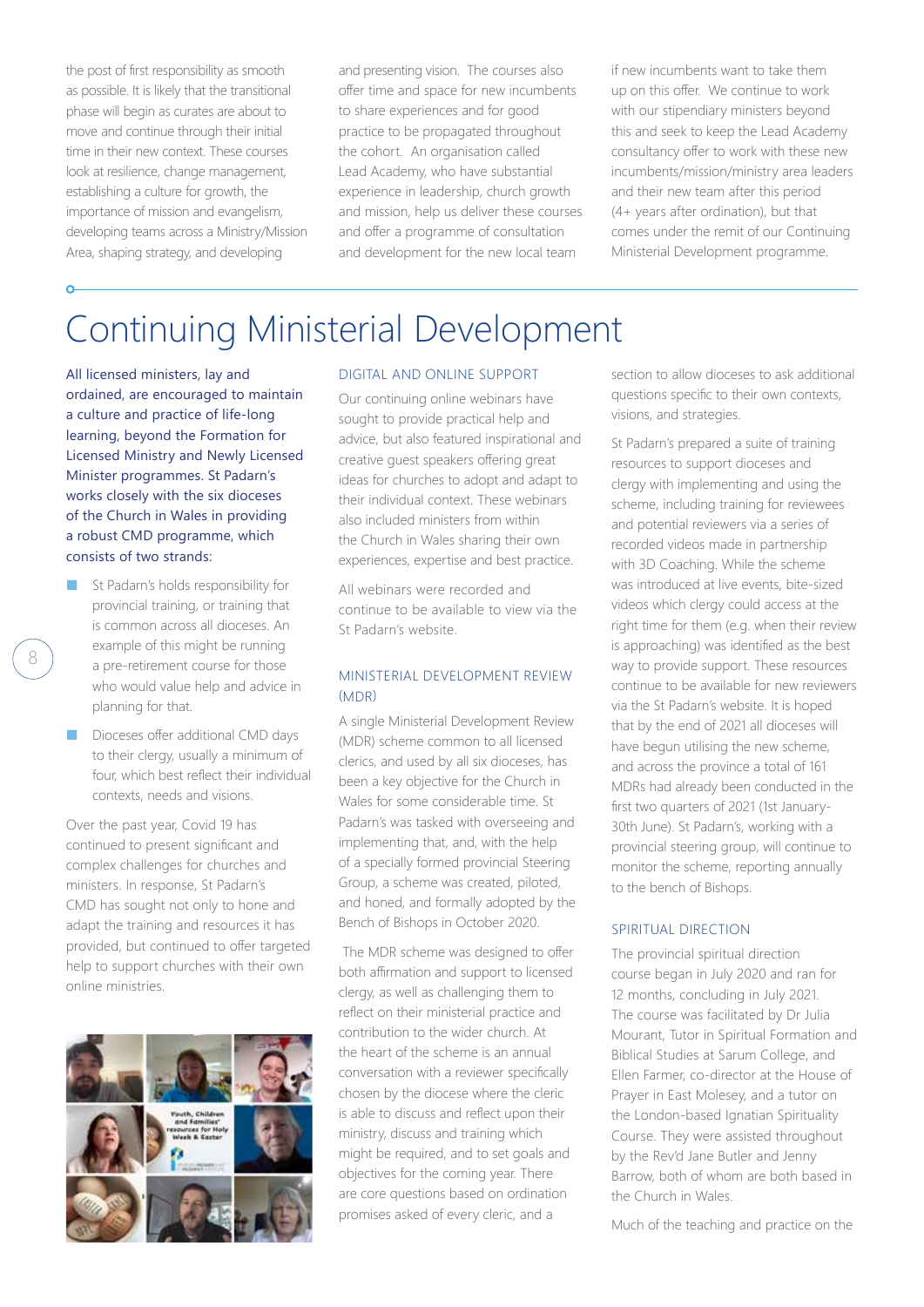

course had to take place online due to Welsh Government Covid 19 guidelines, but it was possible to hold the final residential in-person at St Padarn's, albeit whilst having to adhere to the significant restrictions still in place at that time.

It is hoped that those who complete the course will offer themselves to dioceses to further enhance the existing pool of spiritual directors across the province. The feedback from the course was incredibly positive, and we would hope this work of continuing to raise up and support spiritual directors continues.

### LAY LICENSED MINISTRY

St Padarn's has organised and hosted two online events per diocese during the year, the first in Autumn 2020, and the other in Spring 2021. The Autumn events featured Ruth Haldane, Project Manager for Transforming Ministry, who offered teaching and discussion exploring and affirming the variety of lay ministries now being exercised. They also served to sign post the comprehensive training and development resources now freely available via Transforming Ministry, and each featured an inspiring video message from Bishop Cherry. The Spring events were led by Bishop Cherry and entitled 'The Heart of our Calling'. At these, through teaching and discussion, she encouraged participants to reflect on their journey of faith and pathway into ministry to date.

The annual conference for LLMs is due to be held in Wrexham at the end of September. Entitled 'Part of the Body' it will feature Bishop Cherry, Dr Sandra Millar (Life Events), Carrie Myers (Co-

ordinator for Lay Ministry for the Church of England), Prof Jeremy Duff (Principal, St Padarn's), and a variety of practical and reflective workshops.

#### MARRIAGE REGISTRATION

Following the introduction of the Civil Partnerships, Marriages, and Deaths (Registration etc) Act 2019, St Padarn's was tasked with organising and hosting a series of events to familiarise clerics with changes to procedures for recording marriages which took effect from 4th May 2021, as well as changes to the definition of 'relevant nationals' because of Brexit which took effect from 1st July 2021. Two online training events with Q&As took place in April leading up to the changes from 4th May, with another in June leading up to the changes from 1st July. All clergy in the Church in Wales were invited to these training events which featured input and discussion from members of the General Register Office, as well as Matthew Chinery, Head of Legal Services in the Church in Wales.

#### LEADERSHIP DEVELOPMENT

In collaboration with diocesan Directors of Ministry, a suite of training courses was developed and made available to dioceses through May, June, and July. The aim of these courses was to offer enhanced training for clerics in core leadership skills. The courses were facilitated by a variety of providers including CPAS and Bridgebuilders and focused on Time Management, Reflective Practice, Leading through Change and Conflict, and Working Collaboratively.

Autumn 2021 will see the launch of the first of two pilot projects. These pilots are designed to support, equip, and enable ministry/mission teams to work more effectively and collaboratively to further mission in their own ministerial contexts. Lead Academy who already contribute to our NLM programme have been asked to offer each of the teams the benefit of their experience and expertise throughout a two-year period, with a personal mentor offering each team regular and targeted support. In additional to that, there will be four two-day residentials when all six teams will come tougher to share, pray, and receive further training and support.

#### LIFE EVENTS

St Padarn's was originally requested by the Church in Wales' Evangelism, Pioneer, and Church Growth Group to bring the Life Events project into the Church in Wales - research and resources to enrich the Church's ministry of baptisms, weddings, and funerals as significant missional opportunities.

To date over 120 pages of online resources and ideas have been prepared, and additional work has been completed on two suites of videos. All of the online help and resources, including both suites of videos, are available to access via the St Padarn's website, while all printed materials are now available Church Print Hub (CPH). We look forward to the launch of these materials in the Autumn 2021, and churches across Wales being supported to make the most of the opportunity which baptisms, weddings and funerals give us to reveal Christ's love in our words and actions.

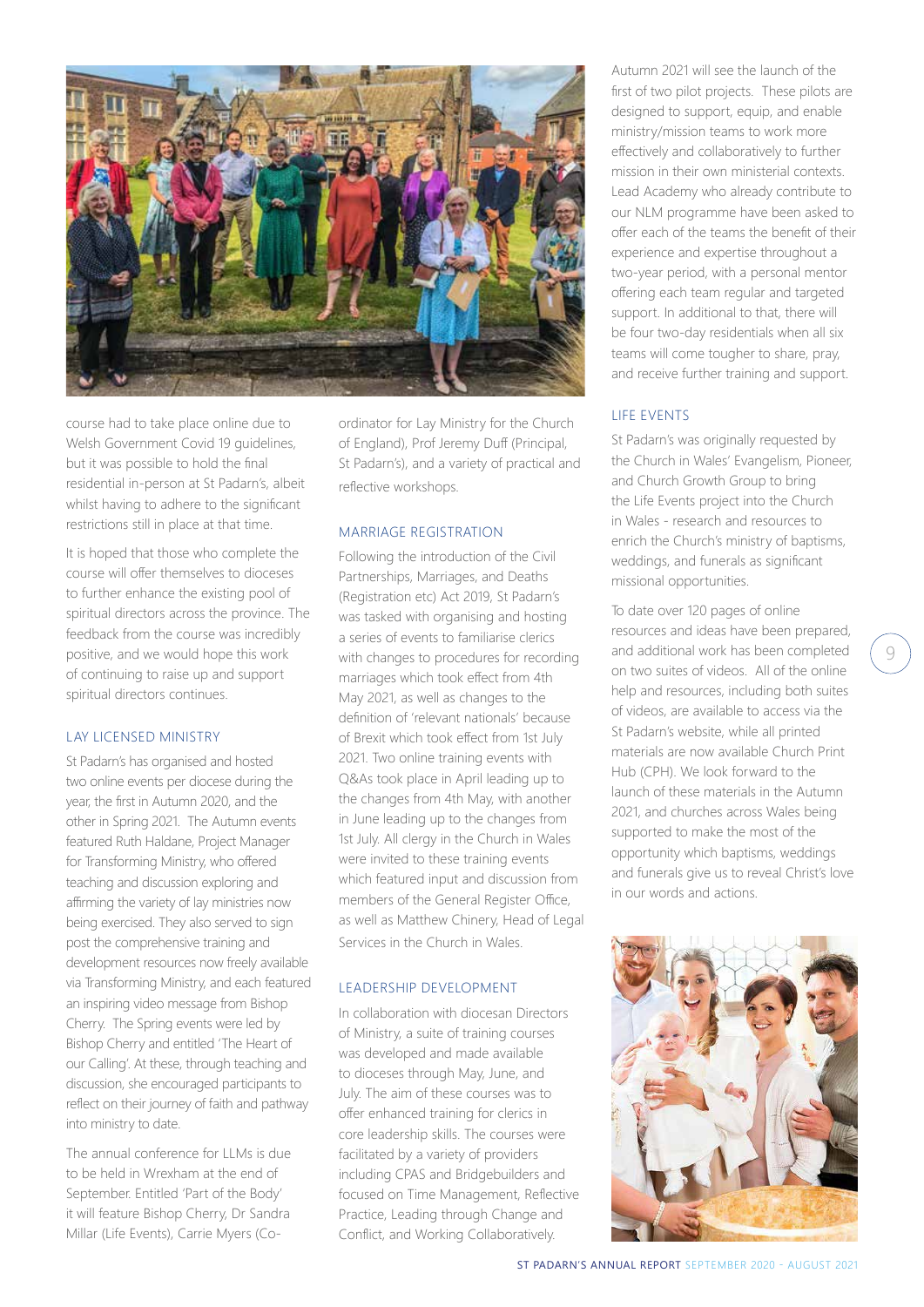### New Tutorial Staff



**DR SIÔN ALED OWEN**

I am from Edinburgh and attended St George's School for Girls before going to New College, University of Edinburgh, to study for an MA in Divinity. I subsequently undertook a Research Masters and a PhD in New Testament. My parents, sister, and maternal grandparents all still live in Edinburgh. I joined St Padarn's as a bible specialist, teaching candidates and students at undergraduate and postgraduate level. This includes a masters level module on John's gospel (in part drawing on my doctoral research) and a new New Testament Greek class, which is going

I was originally John Aled Owen, but have been known by the Welsh form 'Siôn' since university days. I am married to Sian, who is a teaching assistant and a Welsh for Adults tutor, having learned Welsh as a second language herself. I am the Tutor in Welsh Theology, and organise 'Te Bach' Welsh practice sessions and encourage staff and candidates in learning and using Welsh. For fun I like walking and anything to do with animals, especially cats.

One of my passions is poetry. I won the National Eisteddfod Crown for poetry way back in 1981, and now write and

recently taken up rowing. I also really enjoy going out for a fancy meal and good bottle of wine.



**DR ELIZABETH CORSAR**

publish in both Welsh and English, with the occasional smattering of Latin!

At St Padarn's I will be working to establish a firm foundation for teaching and exploring Welsh Theology, which includes seeking to answer the question 'What is Welsh Theology?' or, more accurately, 'What are Welsh Theologies?' I am also very committed to increasing the creative use of Welsh in St Padarn's and in the Church in Wales, which includes inspiring candidates from all parts of Wales to experiment with bilingual (or multilingual) worship and outreach.

I am passionate about Gospel studies – both canonical and non-canonical. I love going to conferences and sharing and hearing new ideas. I am currently organising a conference and edited volume with my best friend and former colleague Dr Julia Lindenlaub on the reception of John's Gospel in the first five centuries.

During my time at St Padarn's I hope to equip our candidates and students to be independent and lifelong readers and interpreters of the Bible. I also hope to raise the research profile of the Institute through my own research and by ensuring that our research symposium is a regular event.

To get me away from my books, I have

extremely well.

I grew up on the streets of South London and have now fallen in love with Wales. I helped run a small entrepreneurial business before ordination. I have been in ministry for 25 years. I span Church traditions and I have a background in Parish Ministry, Church Planting, Fresh Expressions and Pioneering. I am a Church Growth Coach in the Gregory Centre. Founder of God Stories Today YouTube Channel. I am married to The Revd Dr Donna Lazenby, Vice Principal of Trinity College Bristol. As I write this, my wife is pregnant with twins, due to be born in June 2022. Gulp!

At St Padarn's I have two roles: One is Convenor of the Pioneer Community

where I will work with the exceptional network of pioneering ministers from across Wales, (see page 13) and my other role is Tutor in Contextual Learning, ensuring our candidates for ordination and/or licensing have the best possible placement experience in our local churches and ministry/mission areas.

For fun I like to play with digital film making, interviewing people for their God Stories, linked to this, Evangelism through the use of storytelling and unfortunately a propensity for eating far too much chocolate

I am passionate about telling people, all people, that God is real and wants to be involved in their lives and to that end, my hope for my time at St Padarn's is that

through the power of the Holy Spirit and working with fab colleagues – we will see Revival across our Church.



**REVD CHRIS THOMSON**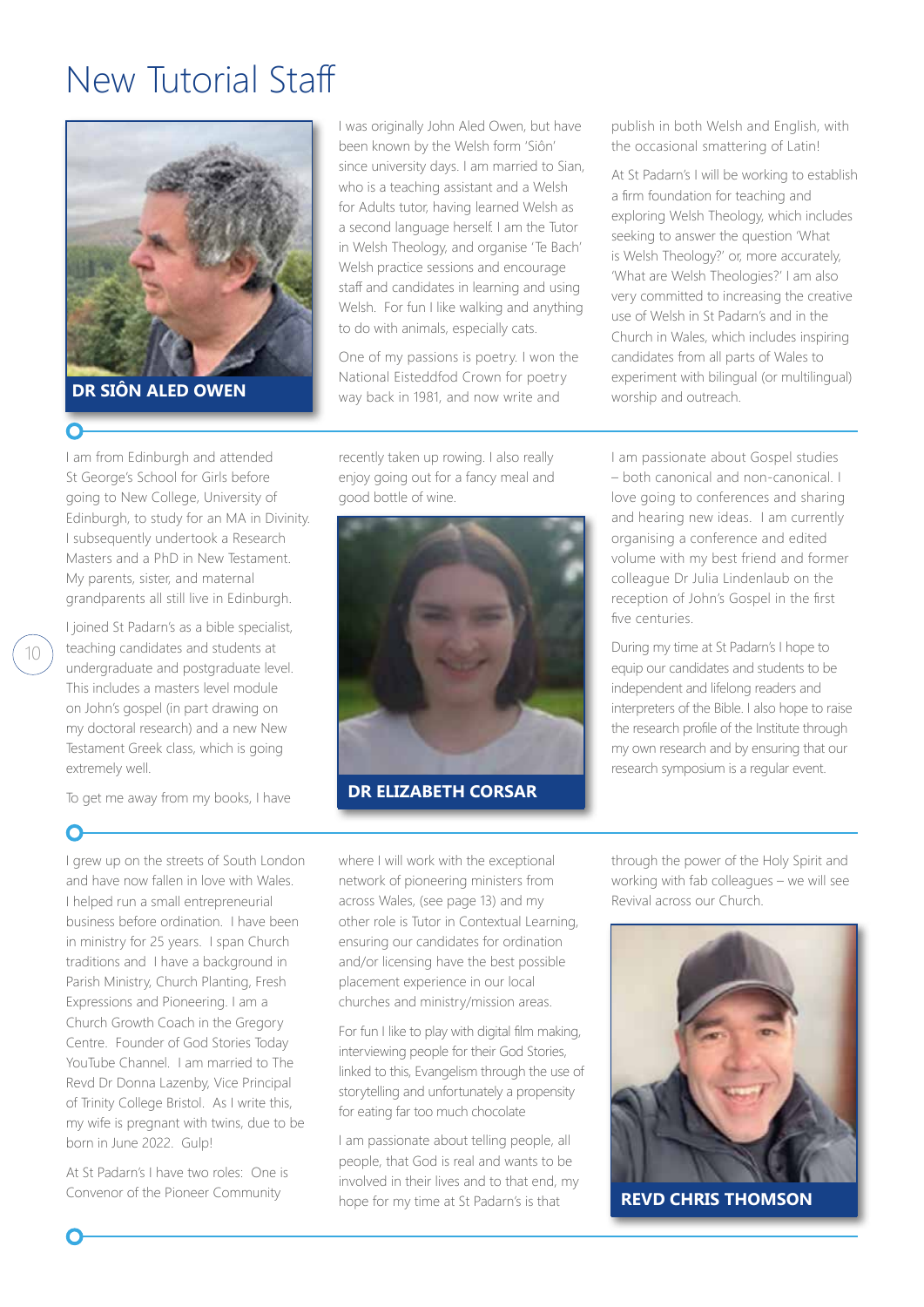## Discipleship Resources

2021 saw St Padarns approached several times to help explore afresh how we can better help Dioceses with Lay Discipleship. This is an interesting and important area and in which we will make significant developments in future years in terms of book and video resources and short courses focused on helping people live as followers of Jesus - equipping all God's people (Ephesians 4).

Early exploration of this area included the Living & Learning series for Small Groups (some of the titles are still available on our website). But in 2021 we added Jesus Shaped Life an exciting initiative from the Anglican Communion's Group for Intentional Discipleship. It has been produced bilingually in English and Welsh and has had a very positive response. It is a book containing a series of studies suitable for those who long for a 'Jesus Shaped Life'. It is divided into twelve sections and is suitable for Bible study or small groups, though it could also be easily adapted for Sunday services. It is also suitable for online

use. Our involvement in the Intentional Discipleship Group meant that we were able to help in this course's development and ensure that Welsh was one of the languages of the Communion in which it has been translated. Copies of this book have been distributed to Directors of Ministry.

In late 2021 we published the first of the "Ministry" series of books. The first was the Readers booklet to help clarify this important and integral ministry and to assist with many dioceses' strategy to recruit more Readers. It was exciting to work with key Readers from across Wales to facilitate this book.

In the next twelve months we will add, Worship Leaders & Pastoral Visitors to the Ministry series and will see a more intentional consultation with Ministry Bishop and Directors of Ministry to explore what is needed in terms of Discipleship for every existing member and every soon to be member.



# Library Resources

During this year we continued to support students working at a distance by adding more content to our online library; a further 100 individual eBook titles were added to our collection. We also adopted new ways to support students, such as recording off-the-cuff short 'how to' videos made specifically for individual students in response to requests for help, and other planned 'how to' videos that we placed in St Padarn's Moodle to help wider groups of students. The latter videos were accompanied by help sheets on the same topics to meet the needs of differing learning styles and were also created in accessible styles.

Though Covid restrictions were in place over this period we looked for opportunities to begin to reintroduce our 'normal' library services. As soon as we were able, we reinstated our postal loan service for post graduate students and those in the final stages of their undergraduate degree (Level 6), sending

books out by post and receiving returns trough the post. Then as the restrictions lessened over the summer, we introduced Grab & Go and Drop & Go systems, with dedicated boxes in the entrance area, so that students who were nearby could order

library books for collection or arrange to return books while minimizing their contact time with others. We also managed to continue to buy essential books to go into the physical library and we purchased an additional 120 titles (about 135 books).

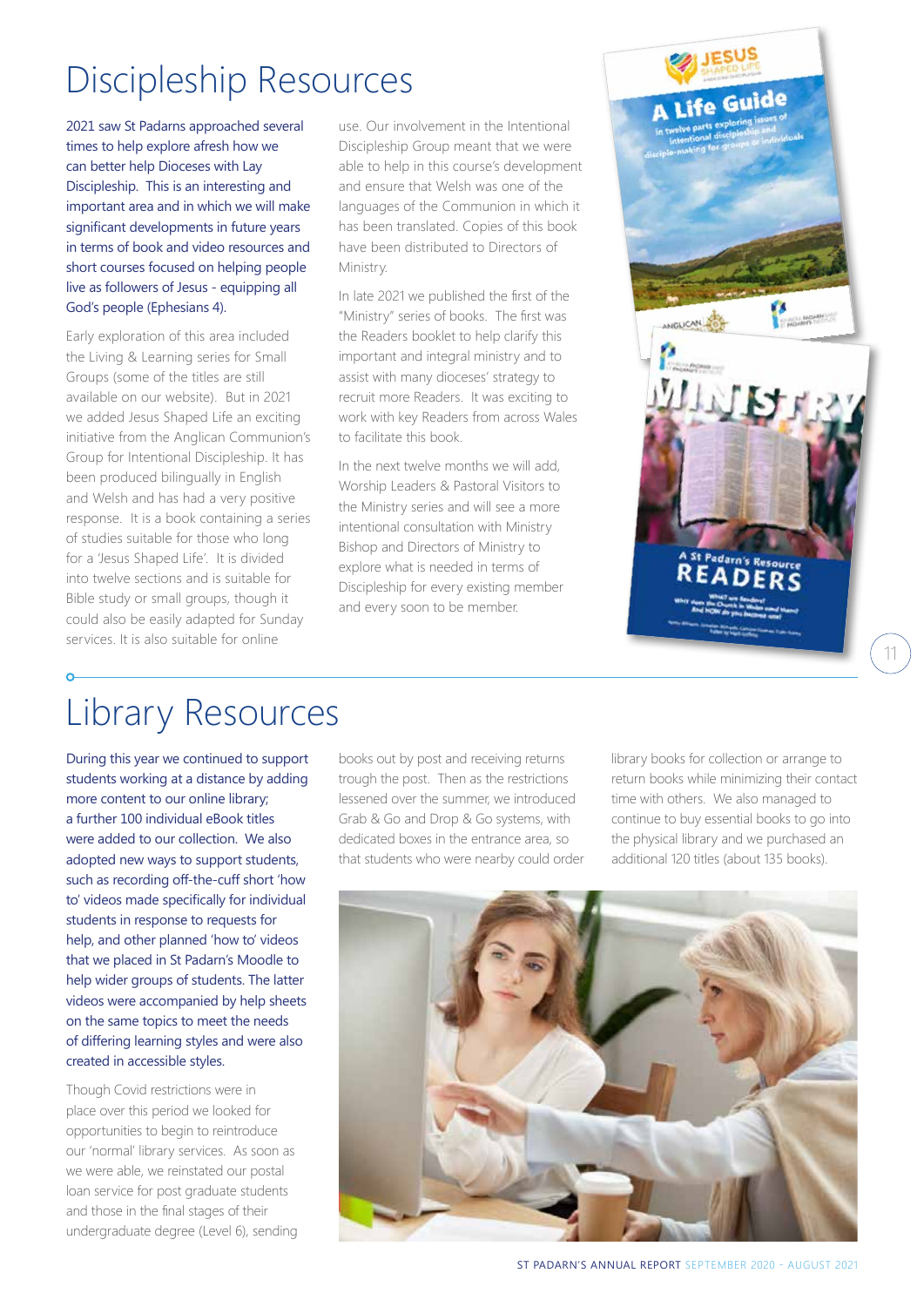### Learning Support

Learning Support is the area of St Padarn's which support learners with disabilities. The term disability in education covers a range of additional needs which might affect someone's learning – these could be physical disabilities such as hearing loss or mobility issues, mental health disabilities which includes anyone with a long-term mental health condition and specific learning differences such as dyslexia.

St Padarn's has a responsibility to ensure "that disability does not provide a barrier to full participation in learning and teaching, facilities, and services for existing and prospective learners"1

Learners are encouraged to declare additional needs at the start of their studies but can also do this at any point afterwards. This is not something that learners always find very easy, they either do not want to cause a fuss or are worried that it may have an adverse effect on their future ministry opportunities. Staff have worked hard to create an environment where learners feel comfortable to discuss additional needs.

Once a learner has let the Learning Support staff know about their additional need, Learning Support staff look to see what reasonable adjustments can be made and put in place a support plan. A huge

amount of resource is available in the form of the Disabled Student Allowance for those learners on accredited programmes, and Learning Support staff will be assist learners in making applications. The difference which good learning support can make to learners with additional needs can be life changing.

Additional needs are many and varied. This year St Padarn's have been working with a Welsh based learning needs support company, Beacon Support Ltd, in order to develop an enhanced level of Learning Support across St Padarn's. This has included training for all staff.

# Safeguarding

Safeguarding is everyone's responsibility. At the heart of safe church is the embedding of safeguarding at every level of the church's activity and in every corner. Within St Padarn's we have a slogan 'if it isn't safe it isn't church' – if a community is not safe for the young or vulnerable then, whatever it may wish to say about itself, it is not the body of Christ; it cannot claim to be Church.

12

For the first part of this academic year, St Padarn's continued to serve the Church in Wales by providing safeguarding training, before the major investment in Safeguarding which saw a new Director of Safeguarding appointed and a consolidation of all of the Church's safeguarding activity under his leadership.

As has been highlighted elsewhere in this report, this was a period in which Covid-19 greatly changed patterns for the delivery of training. At the end of the previous academic year we had released a fully-online safeguarding awareness course for the Church. This was not 'safeguarding training' for people working with young people or vulnerable adults, but an accessible online course for everyone. Raising awareness across our church. Average satisfaction feedback was 4.4/5, with feedback highlighting the benefits of an video: "The course was well structured, and the videos were well made and easy to follow. It was helpful to have an online course, which you

could take your time over, rather than sitting in a zoom or physical session where you have no choice but to go through in one sitting. It allowed for thinking and processing time, which I personally find very helpful."

The main course for 'ministers' (lay, ordained, and all those with roles with young people or vulnerable adults) continued to operate on Zoom. Clearly something is lost without the face-to-face interaction. However, the lack of travel has been a benefit for many, it has allowed the training to be broken up into two shorter sessions which educationally is preferable to one mammoth one, and it has allowed people across the whole church to learn together with a good range of available dates, rather than geography constraining who can attend what. By the end of 2020, about 90 ministers were completing the course a month, which is level needed, given the considerable number who require this training, and the need for periodic refreshers. 86% of feedback was positive or very positive, illustrative would be: "I enjoyed the clear presentation, the breakout groups and the slides and video clips. I can't really highlight one particular area because the combination of different learning method worked to make it an enjoyable experience.

A key challenge is the various levels of previous experience of participants. The Church in Wales' policy is that all who hold particular roles need to complete the relevant training, even if they have engaged



with significant levels of safeguarding training from other areas of their lives (e.g. in a current or previous job). This 'no exceptions' approach is the best way to ensure all are trained, and understand the Church in Wales' systems, but it does create some challenges for tutors and for some participants. Further work will need to be done to ensure that periodic refreshers for ministers are genuinely refreshers, taking them further and updating them, rather than a replay of earlier training.

While by the end of the year St Padarn's was no longer responsible for the delivery of safeguarding training, the institution remains passionate that safeguarding must be part of the culture and context for all of the training and education which St Padarn's takes forward. It is not a 'bolt-on' or about 'compliance', it is about the God we serve and the communities we build. The partnership with Anthony Griffiths, the Director of Safeguarding, and his team is strong, as we work together to work for the safe church of the future.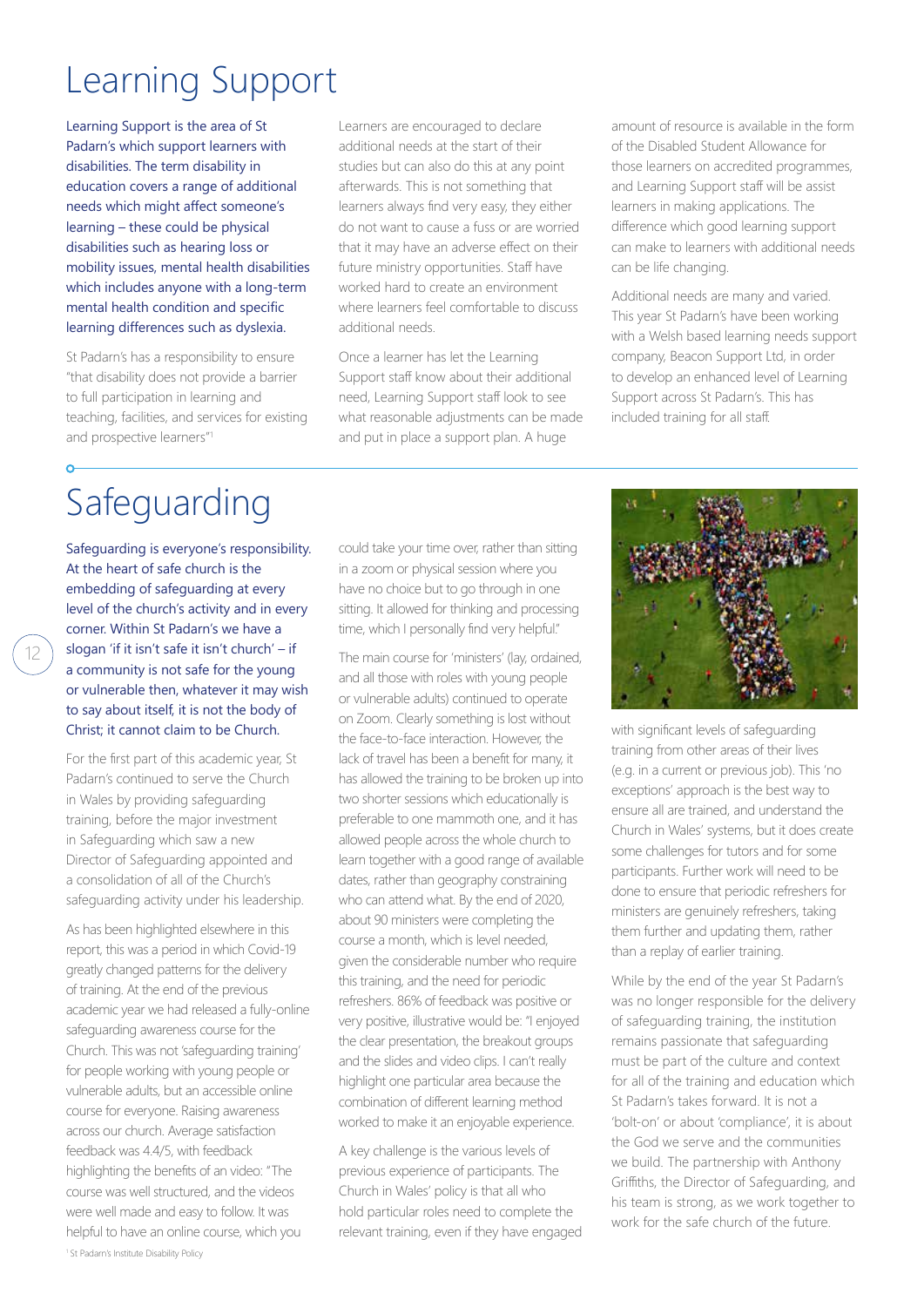### National Networks



St Padarn's has the privilege of supporting three exciting and important national networks that are overseen by three our Bishops:

- The Pioneer Network under the oversight of (now) Bishop John, (in 20-21) Bishop Andy
- Children, Young People & Families under the oversight of Bishop June
- The Welsh Language Development under the oversight of Archbishop Andrew

Staff at St Padarn's work closely with these Bishops to enable the development of these key areas.:

### THE PIONEER NETWORK

The Pioneer Community – linking together and encouraging lay and ordained across the Church in Wales who seek to be pioneering in ministry – has been developing rapidly over recent years, supported by the Church's Pioneer Steering Group and the work of Helen Shepperd, part-time tutor in St Padarn's. Helen's departure in October 2020 gave an opportunity to rethink this work, resulting in the creation of new full-time post combining the work of Convenor of the Pioneer Community with the Tutor in Contextual Theology, who is responsible for the placements undertaken by those training for ministry, to ensure that pioneering is embedded from the very beginning of a candidate's ministry and training.

The Revd Chris Thomson took up this role in June 2021, coming to us from

developing pioneer ministry in Truro and Exeter dioceses, and the Gregory Centre in Church Multiplication. Chris commented shortly after his appointment:

"It is my experience that The Church in Wales is rich with people from all traditions, backgrounds and ages who have pioneering hearts, and a calling to evangelise with innovation and imagination so as to reach people today, where they are, with the life-giving Gospel of Jesus. For instance, whilst recently conducting a review of contextual placements for all the candidates for ministry in The Church in Wales, nearly all of them had pioneering ideas they were eager to launch! In my role I am called to support, champion and resource the innovation, imagination and pioneering that the Holy Spirit is already fanning into flame, and to include everyone within it.

Watch this space for the development of this work in the Autumn of 2021 and into 2022. It is a privilege for St Padarn's to help catalyse and support pioneering in ministry across the Church in Wales".

### CHILDREN, YOUNG PEOPLE AND FAMILY WORKERS NETWORK

St Padarn's Institute plays an important part in the development of children, young people and ministry development across Wales. It outworks this role in the following ways:

■ Working with and networking key people across Wales including Volunteer and Diocesan Children, Young People and Family Officers

and ensuring the Church in Wales is properly represented on all Anglican Communion and National Society groups.

- Providing gatherings and retreats for Diocesan Children, Youth and Family Officers to share good practice, hear about staffing developments in other dioceses, be briefed on Wales-wide developments and of course be recharged with input from gifted communicators.
- Working with schools, children, young people and family workers to provide training events to help equip and empower those working in this area.
- Resourcing the Dioceses by pointing them in the direction of high-quality events that can be run across Wales, recent examples have included Carols at the Cathedrals and Y Parti Mawr.
- Providing high level teaching events with speakers from around the world talking about their research into work with Children, Young People and Families. Our most recent speaker was Dr David Csinos from Atlantic School of Theology, Canada. David (using Zoom technology) talked to over 100 people about his latest book "Young Theologians." Login information on our key speakers is available on the St Padarn's website and tuning in is free to all Children, Young People and Family Workers across Wales.

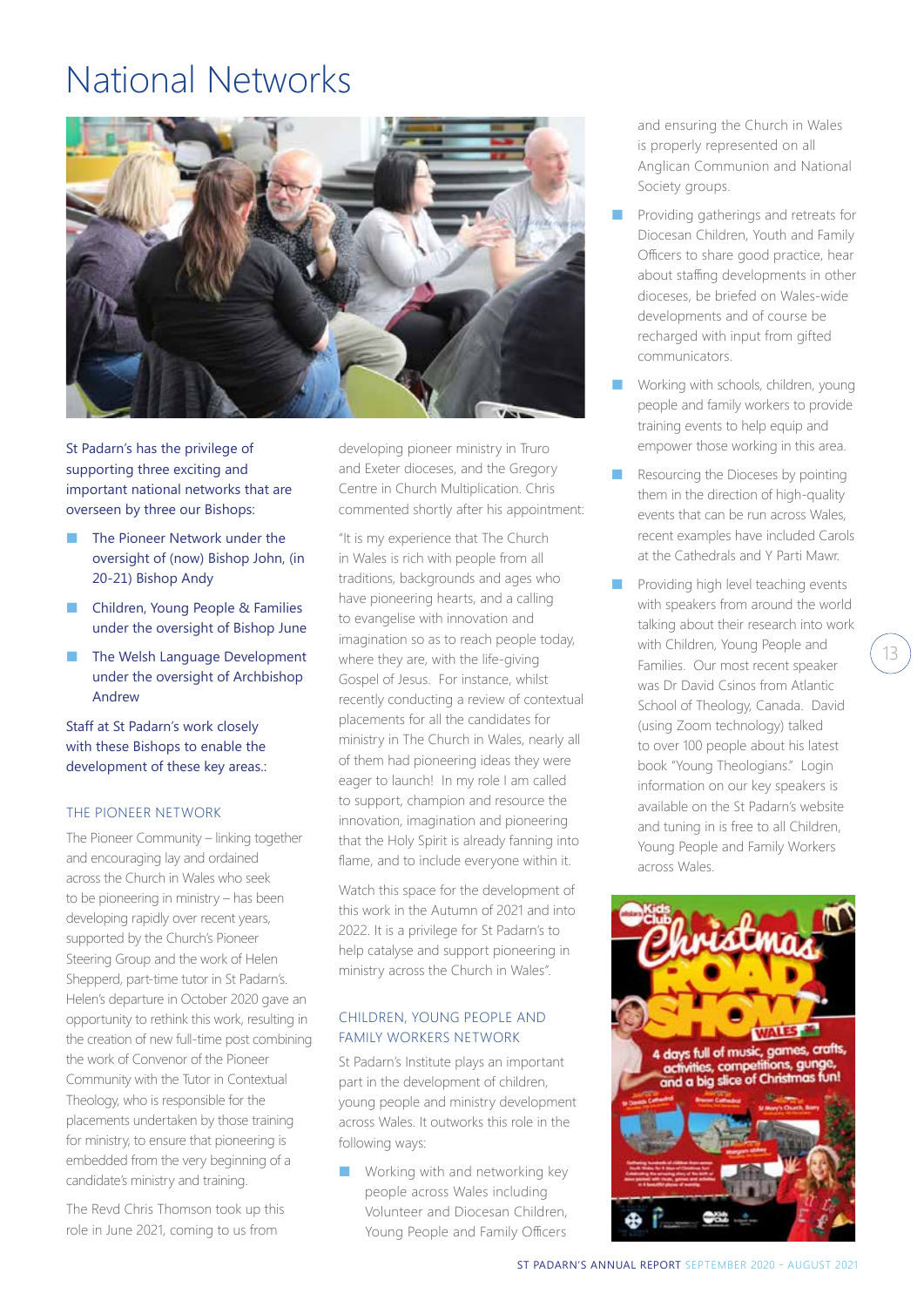#### WELSH-MEDIUM MISSION NETWORK

In January 2020 we appointed a part time Welsh Mission Advocate Rachel Settatree in order to support and resource Welsh medium ministry and mission for the Church in Wales. Supported by members of a working group at St Padarn's consisting of other members of Welsh speaking staff particularly Angharad Gaylard, the Welsh Resource and Communications Coordinator, her projects have been:

- Working with Cyngor Ysgolion Sul on the development of a bi-lingual book of reflections to be released in 2022-3.
- The creation of a web page for resources using the Welsh Language which can be found on the St Padarn's website.
- Sharing of good practice, specifically mission activities taking place in Welsh through a regular newsletter.
- Networking with other groups and agencies producing Welsh medium resources in Welsh.

■ Working with Welsh Language officers in each diocese to share ideas and learn of resource needs.

The working group has been collaborating on a joint project with Revd Dr Ainsley Griffiths from the National Office, and Professor Wyn James (Cardiff University) in creating a series of online session called 'Gofal ein Gwinllan' that discusses the contribution that the Church in Wales has made the Welsh Language, history and culture of Wales. The sessions so far have been a great success with between 30 and 40 people attending each session. These sessions are ongoing and all seminars held so far are on the Church in Wales' YouTube channel. We are also exploring publishing a book, and two prominent Welsh scholars, Professor Densil Morgan and Dr Cynfael Lake have volunteered to edit. This work will be an important contribution in raising the profile of the contribution of Anglicanism to Welsh culture and ensure that this important influence is not lost, but will empower and resource our future mission. The style of the book (as indeed the seminars) is to inform ordinary non

academic people who want to be better informed about our heritage.

Every area of Wales has a significant number of Welsh speakers, from 10% upwards and overall there are just under 30% who can speak Welsh. It is therefore important that we also resource and encourage candidates training for ministry to learn the language. During the pandemic, Rachel worked with Angharad and other members of the working group to resource a weekly 'Tê Bach' where candidates were introduced to speakers about cultural issues as well as language learning. Candidates, full and part time have continued to follow the Say Something in Welsh online course. During the year an appointment was made for a tutor to specifically develop contextual Welsh Theology, and Dr Siôn Aled Owen, moving forward will continue to monitor the effectiveness of our Welsh language learning provision for candidates as well as develop a new module which will start in 2022 called Engaging theology, Church and identity in post-devolution Wales.

### Postgraduate

 $\overline{14}$ 



Our postgraduate programmes have continued to grow and develop and have a UK reputation for delivering exceptional postgraduate qualifications in Theology, Chaplaincy and Children, Young People & Families. In 2021 we decided to move the accreditation of our postgraduate programmes from Cardiff to Durham to come under the Common Awards programme. There were many reasons for the move, but amongst them was Durham University's clear commitment to Christian theology. In 2021 they were ranked in the top five universities in the world for theology, so we felt a good partnership could be developed with a university with that level of commitment to theological study.

### MTH AND MA THEOLOGY

We welcomed our final intake on the Cardiff University MTh (Theology) in September 2020. Delivered alongside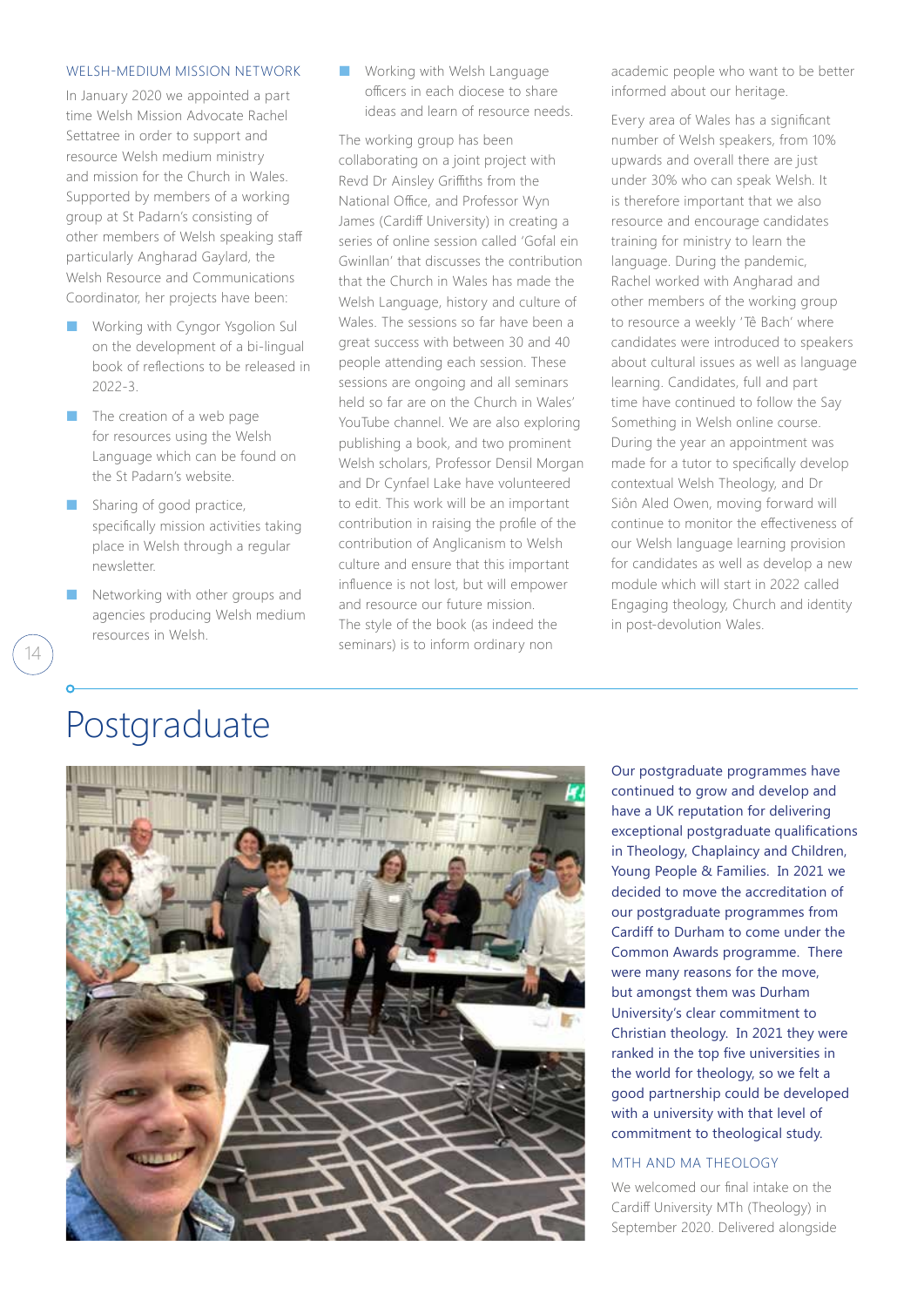

South Wales Baptist College, this course has educated and inspired many students down the years. Ten students begun the course in 2020 and nine students were continuing from the previous year. Due to the pandemic, the final group of students were taught on Zoom, but feedback showed this mode of delivery was received very well.

This academic year also saw us marketing and preparing for our exciting new MA (Theology, Ministry, and Mission), validated by Durham University. The course gives our students a grounding in practical theology and biblical studies, before allowing them to tailor study to suit interests or background – whether practical theology, doctrine, Old Testament, New Testament, spirituality, mission, or church history. As such, it offers students an approach that is rooted in their situation, locality, or in Welsh culture and ministry. Bursaries are available to support members of the Church in Wales using these MAs as part of their lifelong learning.

Taking place on three residentials (two in-person and one online), the new programme has been designed with the busy life of ordained ministers and lay people in mind. The programme aims to be relevant both to the Church

today and contemporary society and to establish postgraduates as professionals with a serious and credible approach to their ministry, work, and career.

By the end of summer 2021, we were delighted to be welcoming eight new students on this new MA course. The first residential met in the Village Hotel in Cardiff to learn, debate, and socialise. There was much excitement amongst the group and the tutors as we looked forward to our first year on this innovative new course.

### MA FOR CHILDREN, YOUNG PEOPLE & FAMILY SPECIALISTS

This MA specialism was launched in 2018 and has quickly developed into one of the most exciting postgraduate

qualifications for those working with children, young people and families across the UK. Annually, speakers include George Lings (former head of research for Church Army), Yvonne Morris (Oxford Diocesan Children's Advisor), Rachel Turner (founder of Parenting for Faith), Gary Smith (Message Trust Wales), Chloe Richards (Alpha Cymru), Matt Summerfield (Zeo Church, former director of Urban Saints) and in 2021 Sally Nash joined the team as senior research fellow. Sally comes with decades of experience in this area. his first PhD is in Youth Work and her second is on Shame. The course has a UK wide reach yet enriches the Church in Wales. Indeed, many of our students are from the Church in Wales or other Welsh denominations.

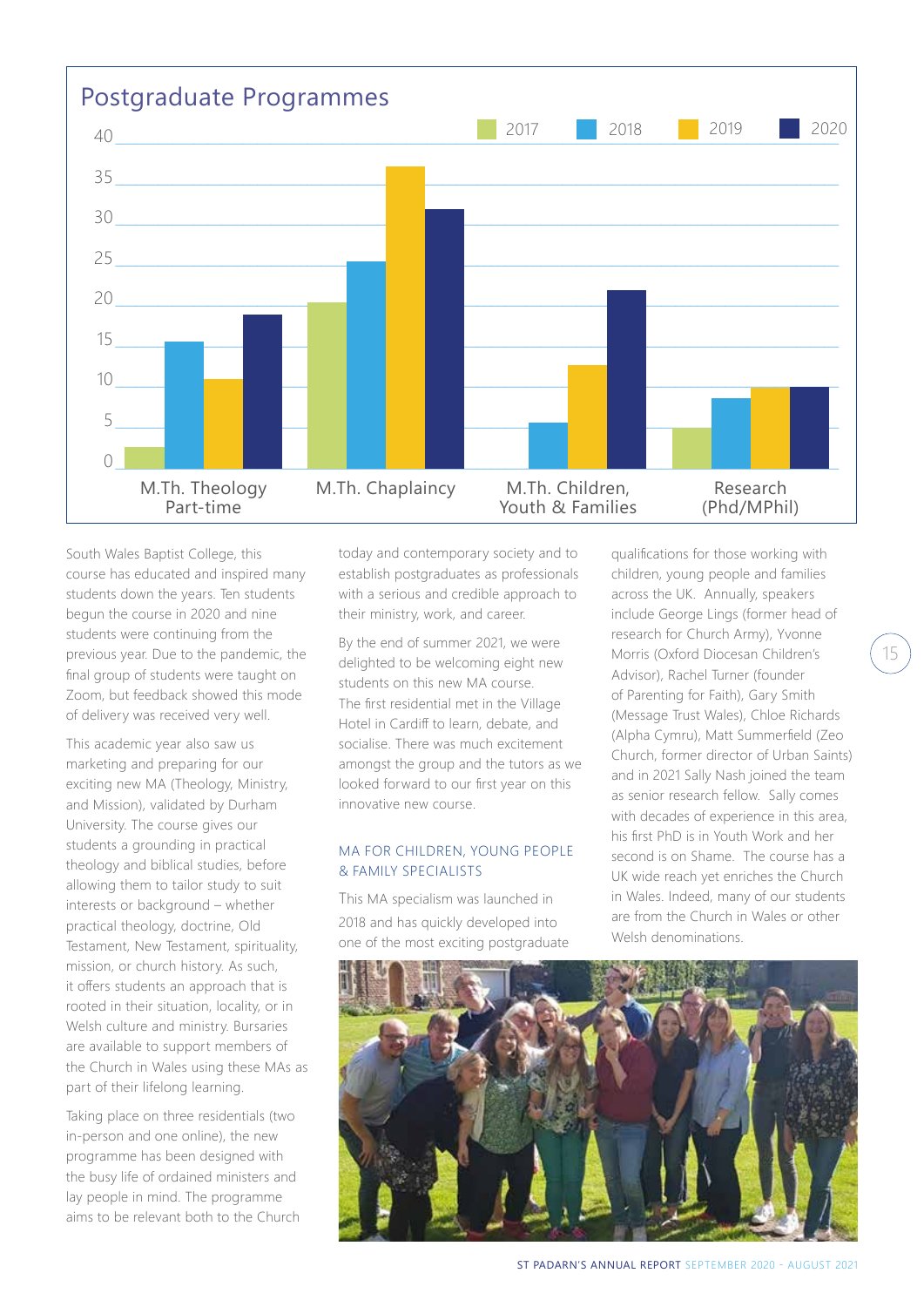

The delivery method for this specialism concentrates all teaching into three intensive blocks (Monday to Wednesday). It has been designed specifically to meet the needs of those working with families, young people and children. In the standard programme, students will study three modules a year for two years, followed by a year of dissertation writing.

This St Padarn's course has quickly established itself as the largest provider of Postgraduate Teaching for Children, Young People & Family workers across the UK. It is a delight to contribute to the Church across the UK in this crucial area, and to ensure that the best resources and training is available for the Church in Wales.

The 2020-21 academic year necessitated all sorts of creative responses to the pandemic. We managed a face to face teaching session with this group in the autumn of 2020 when there was a general relaxing of the rules, but the rest of the academic year was conducted online. Certainly, due to the nature of this Masters, face to face is always preferable, but our lecturers delivered exceptional online content and student feedback was positive – although this group is highly relational and stressed throughout the year that whenever possible they would prefer to be face to face.

We were also concerned about how we would recruit the next cohort in the middle of a pandemic, but as the 2020- 21 academic year drew to a close, our prayers were clearly heard, and we had a good range of applicants ready to start this Masters in September 2021.

## **Chaplaincy**

16

Chaplains complement parish ministry. They share God's love in deed and word across many diverse settings, including hospitals, schools, and the armed forces. Being at the forefront of Christian mission, chaplains both benefit from and have much to teach their parish counterparts. They exercise mission day in, day out, and

are constantly addressing their mostly secular contexts. As specialists in their fields, they may visit church members in prison, handle critical incidents, or build bridges with those wary of entering a church building. Chaplains have been particularly valued in helping people find hope during the long months of Covid lockdowns.



#### MA/MTH CHAPLAINCY STUDIES

St Padarn's MA in Chaplaincy Studies Programme supports in-service chaplains in their practice and ministry. It has been designed in association with relevant professional bodies to meet the needs of those working in professional contexts. Students seeking to study the full MA, complete three modules a year for two years, followed by ten months of dissertation writing.

We have successfully transferred our validation to Durham University and will be admitting students from September 2021. This has enabled us to review our programme and redesign our marketing. Though our Cardiff MTh is closed to new admissions, we will continue teaching students on that programme until they complete their studies.

Thanks to the dedication of our staff and 21 years' experience of running this course, we have successfully supported our chaplaincy students throughout the uncertainties of Covid-19 and in doing so delivered the expertise to deliver online as well as face-to-face.

This year there were 28 chaplains trained at St Padarn's of which 16 were military chaplains.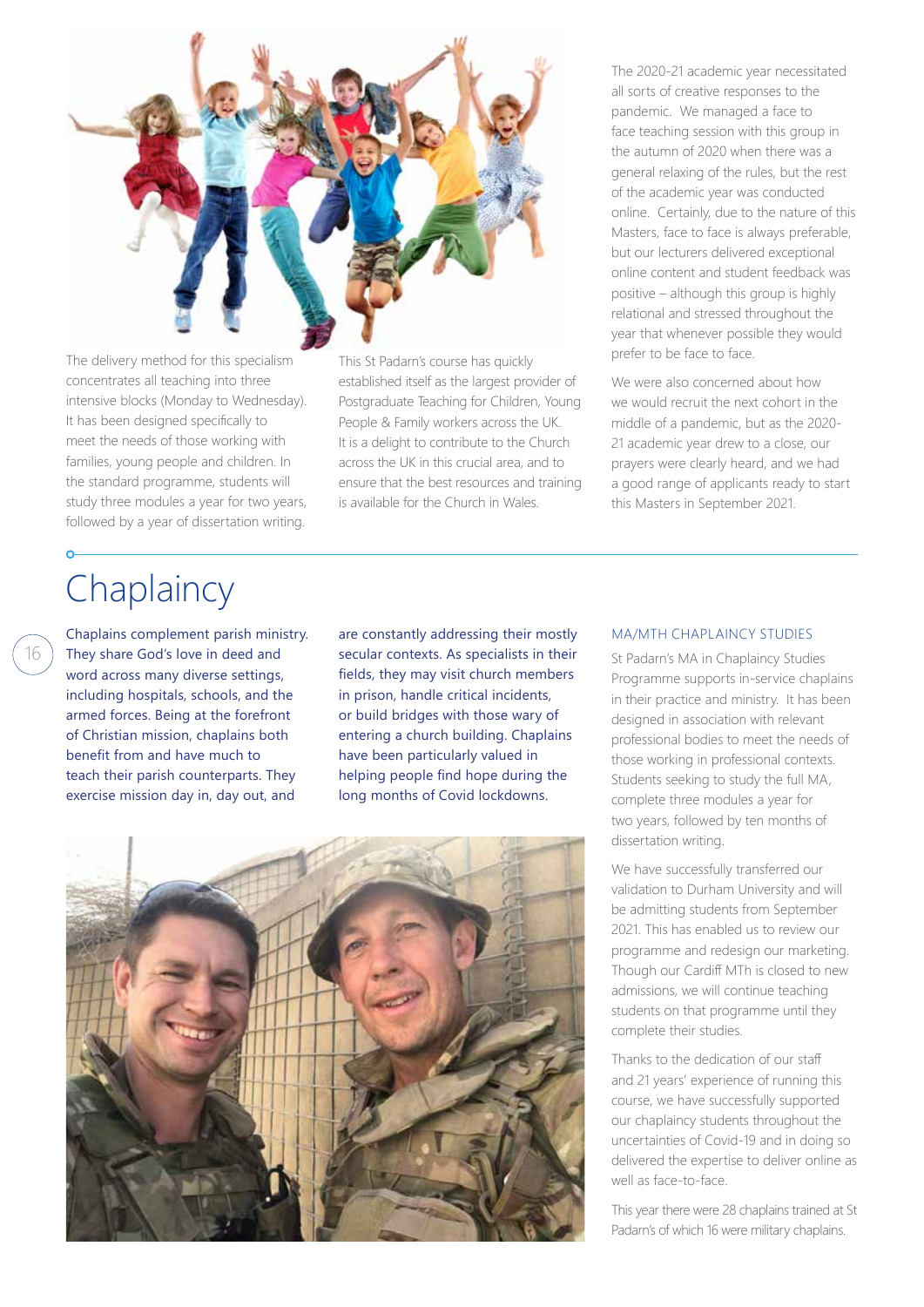#### BEGINNING CHAPLAINCY (HEALTH)

Beginning Chaplaincy (Health) is a five-day induction course for chaplains engaged in health or social care and



## Research

St Padarn's staff seek to contribute to the development of theological thinking and mission and ministerial practice in the Church through their research, writing and speaking, and in giving expert advice (such as in the use of data and statistics in shaping mission). The institution also hosts colloquia and research seminars

held twice yearly. It has been designed around the experience and needs of recently appointed chaplains. Beginning Chaplaincy complements in-house induction programmes and local management.

The course supports chaplains in being safe and effective practitioners, able to make a distinctive contribution. Beginning Chaplaincy is built upon the UK Board of Healthcare Chaplaincy's Competencies and Capabilities Framework.

#### LOOKING AHEAD

We are focusing our postgraduate research work to ensure that St Padarn's both retains and enhances its international reputation as the 'go to' place for training chaplains. We have reconfigured our Associate Tutor roles to move away from module tutors

to emphasize chaplaincy specialisms (e.g. military, health, prison, education). This will support a more integrated, less siloed vision for the MA, and provide the expertise needed to serve more chaplaincy contexts. We plan not simply to respond to changes within chaplaincy but also equip leaders able to exercise leadership within those contexts.

In the coming months, we are planning to appoint specialist Associate Tutors to develop our work in prison and education chaplaincy. We are preparing to pilot new products, including online provision for those undertaking part-time chaplaincy in smaller organisations. While improving access to expert chaplaincy, we are looking to further develop opportunities for postgraduate research into chaplaincy.

to support ongoing thinking and collaboration. An important aspect of this is supervising doctoral research (PhDs) raising up the next generation of theologians and stimulating useful research. The following list of doctoral projects being supervised in 2020-21 gives a taste of this work.

Looking to the future, our focus should be on being a catalyst and meeting point for the theological thinking and research going on in different places across the Church in Wales, adding value by connecting this to wider thinking and encouraging and fostering research and scholarship aside from postgraduate degrees.

| Identity in 1 Peter                                                                                                           | The Song of Songs                                                                                                                                                                       |
|-------------------------------------------------------------------------------------------------------------------------------|-----------------------------------------------------------------------------------------------------------------------------------------------------------------------------------------|
| Death & bereavement - Does religious education help or<br>hinder the grieving process?                                        | Trinitarian Theology and Ecclesiology                                                                                                                                                   |
| Interpreting the Bible for a Welsh Context                                                                                    | Workplace Chaplaincy                                                                                                                                                                    |
| Poverty and the Gospel                                                                                                        | <b>Younger Vocations</b>                                                                                                                                                                |
| Intergenerational Worship                                                                                                     | Developing Care Pathways as a chaplain                                                                                                                                                  |
| A Trinitarian Pattern of Ministry for the Church (in Wales)                                                                   | The role of play in coping with stress in parochial ministry                                                                                                                            |
| In what ways does the legacy and praxis of Industrial Mission/<br>Workplace chaplaincy transform missiology and ecclesiology? | Transforming Ministry in the Church in Wales: A critical<br>assessment of the Implementation of Ministry Areas                                                                          |
| A biblical and doctrinally coherent theology of dating                                                                        | Chaplains in the Far East during the Second World War $-$ A<br>Study in Spiritual Resilience.                                                                                           |
| Exploring long-term church ministry with young people who<br>would identify as 'vulnerable children' by EU indicators.        | Serving two masters: a critical evaluation of the leadership<br>styles adopted by British Army chaplains and their relationship<br>to ecclesiastical and military models of leadership. |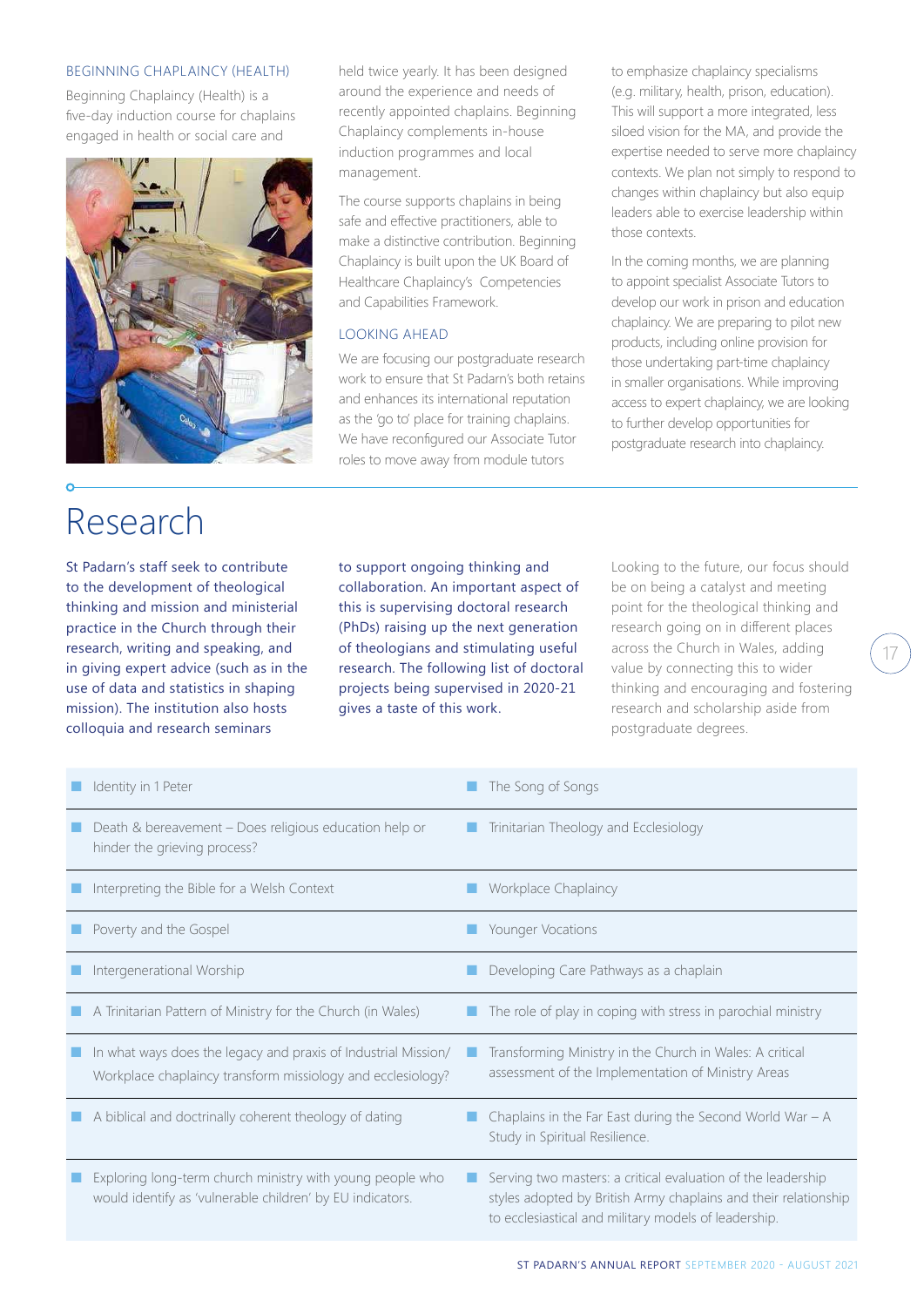### Director of Operations Report

### INTRODUCTION

There are a wide range of staff roles within the Operations team at St Padarn's, from Programme Coordinators, Registry staff to maintenance and catering staff, but they are all working to a common purpose. Each member of staff is conscious that learners need to be at the heart of what St Padarn's does, and the importance of giving value to the Church in Wales. They work hard to make sure people are treated well. This includes putting in place support for learners with additional needs, ensuring that learners are treated with dignity and respect, especially when they are facing challenges, or ensuring learners have tasty and nutritious meals within a careful budget. Each member of staff strives for excellence to create an environment where learners can achieve their potential and grow in discipleship and ministry. They also work to make sure St Padarn's is compliant with its various statutory and regulatory obligations as well as meeting quality and governance standards.

It is vital that St Padarn's meets the evolving needs of the Church in Wales. To assist with this, last year St Padarn's developed a new validating partnership with Durham University for its postgraduate programmes.

Durham University is one of the top universities in the United Kingdom with an excellent reputation for Theology, and in particular Biblical Studies. The new partnership means we have a greater responsibility for the quality and administration of our postgraduate programmes, but also a greater flexibility to enable St Padarn's to develop delivery and content. Initially the move has meant a great deal of work has had to be done on quality assurance, governance, and administration processes to accommodate the responsibilities of the new partnership, but the benefits are already being felt. For example, the MA in Theology, Ministry and Mission is more relevant as CPD for clergy.

Covid continued to play a huge part in operations during the 2020-2021 academic year. In some ways 2020 was straightforward; although there had been a very steep learning curve in putting all teaching on-line back in February 2020, apart from one residential off-site everything continued to be delivered electronically for the rest of the year. While the whole of St Padarn's worked extremely to maintain high standards of quality, there is no doubt that some training is more effective in person. This is particularly so when formation in community is an integral part of delivery. In June

2021, with the backing of the Bishops, St Padarn's started the slow journey back to 'normality'. To say it has been a challenge is an understatement – ensuring that the everchanging regulations were understood, putting into place rigorous safety measures, and taking into account the anxieties as well as the safety of staff and learners has taken much time and energy. By the end of the academic year there had been a number of successful in person residentials, and Cardiff based staff were all back in the building several days a week.

Over the year St Padarn's has made several developments to the site in Cardiff to support the environment. It was awarded "Bee Friendly" status by the Welsh Government for the work it has done in planting flowers that will attract bees, particularly an incredibly attractive wildflower meadow. Hedgehogs rehomed in the grounds by a local animal welfare charity have been breeding very successfully.

# **Staffing**

18

|             | <b>Full time</b> | <b>Part time</b> | <b>Total</b> | <b>CTC</b>               |
|-------------|------------------|------------------|--------------|--------------------------|
| ากาก<br>UZ. |                  | IU.              | ЭΟ           | $\overline{\phantom{0}}$ |
| י∩∩י<br>.UZ |                  |                  |              |                          |

In the first half of 2021 there was a reorganisation of the tutorial team to ensure that key specialist areas are covered. This included Biblical Studies, Pioneer Ministry and Tutor in Welsh Theology to assist with the development of Welsh language teaching and of Welsh Theology. Alongside the Principal, there were 11 full-time tutorial staff, and 4 part-time tutorial staff (13 FTE).

A Librarian and a Learning Technology Assistant worked alongside the tutorial team (1.5 FTE). Associate tutors are also brought in on different programmes to add specialist teaching where necessary. The overall size of the tutorial team has remained constant over recent years, but the level of expertise in the key areas for St Padarn's has notably strengthened.

There were 11 full-time and 4 parttime (1.6 FTE) people employed in programme support and the running of the site. At the end of the 2021-2021 there were also 4 part-time vacant catering and housekeeping positions (2.5 FTE), having not needed those roles while in lockdown. It is a priority to recruit to these roles for the next academic year.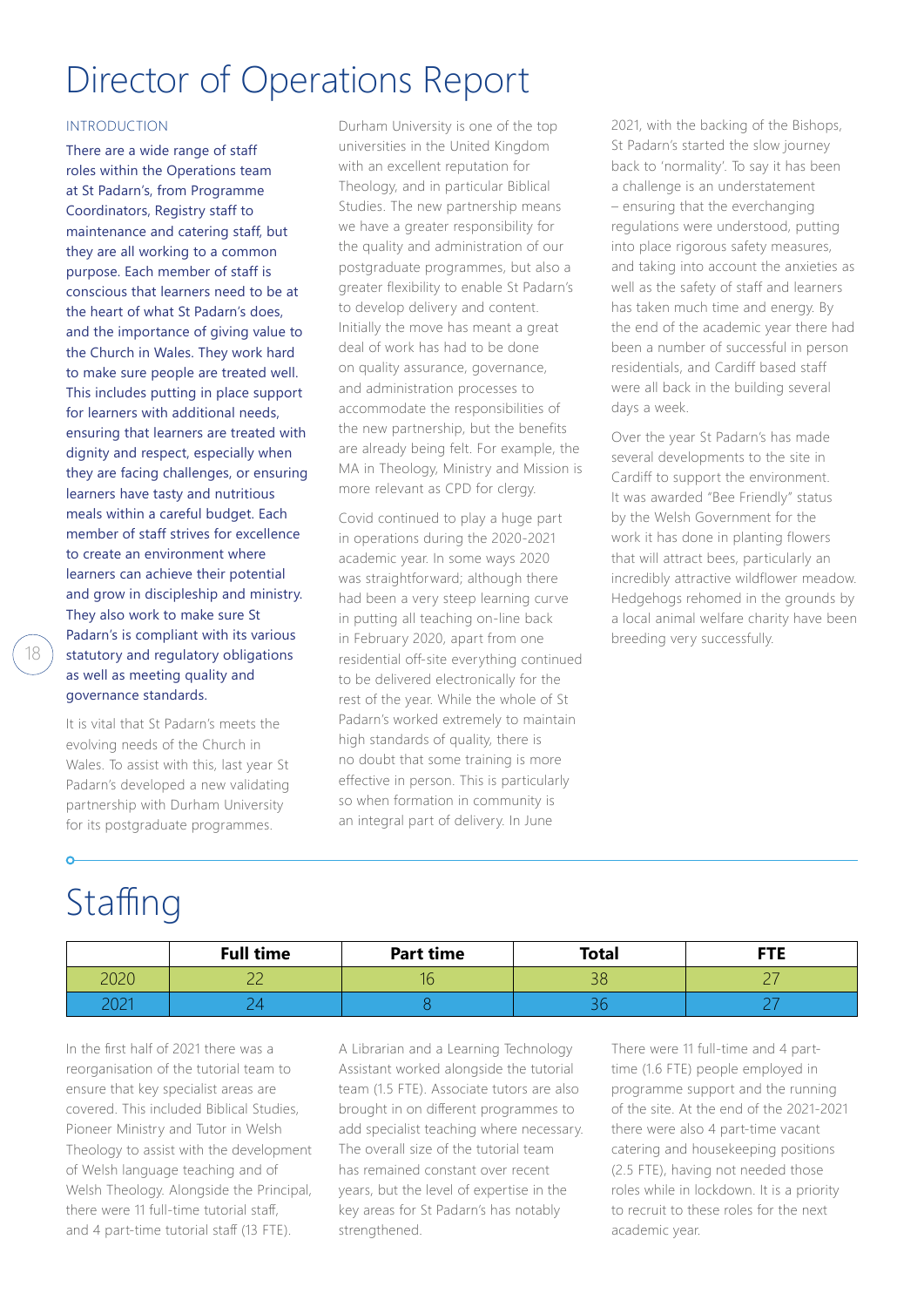## The Higher Education Funding Council for Wales (HEFCW)

An important part of the work of the Operations team is to ensure that there are excellent quality assurance measures in place, and to deal with the various external bodies involved in regulating higher education. St Padarn's is an "Alternative Provider" of Higher Education. These are institutions who deliver higher education but are not themselves awarding bodies, these programmes are validated by other universities. Alternative Providers may not be universities but they are still heavily regulated to ensure they deliver an equivalent standard of education. There are a small number of these institutions and up until fairly recently, Alternative Providers struggled to get their voice heard when

policy decisions affecting education were made by the Welsh Government. Along with the other Alternative Providers St Padarn's has been working hard to change this. The Higher Education Funding Council for Wales (HEFCW) outworks much of the implementation and monitoring of decisions and policy affecting higher education, with the overarching aim of ensuring the student experience is good. Over the last year there have been some very positive advancements in the relationship with HEFCW, who have come to understand the unique contribution to education that Alternative Providers bring. The support received from them has been valuable over this year, and they are now advocating on

behalf of Alternative Providers, particularly in some of the big changes that will be happening to tertiary education in Wales over the next few years. HEFCW recognise students want to learn with St Padarn's, and therefore they want to support St Padarn's to give those students the best possible experience of education. St Padarn's has contributed to the consultation on the Welsh Government's Tertiary Education Bill. St Padarn's also has a statutory Prevent Duty, and are assessed each year to ensure that Duty is being meant. Once again this year St Padarn's came through that assessment with flying colours.

## Into 2021-2022

We dare to hope that gradually during 2021-22 the COVID-19 pandemic and restrictions will lessen, and we emerge into a 'third normal'. Certainly not the 'old normal'. But we also need to recognise that the pandemic and its restrictions have lasted so long that a way of working under the restrictions has grown up and become embedded in its own way. It will be a year of emerging into new working and teaching patterns bringing together the best of the past, and what we have learnt the last two years, into a new future.

This is not just about the impact of Covid on St Padarn's. The Church is changing, as it faces new challenges and sees new opportunities. 2021-22 will bring a new Archbishop, and at least one new bishop, and the fruits of ongoing strategic discussions within the Church. We can see some areas for continued development for St Padarn's – pioneering in ministry, supporting interns and ministry experience opportunities through a recognised 'apprentice framework', supporting

the Church's drive to carbon-zero, increasing the investment in leadership development, finally launching Life Events, and evaluating how we can best support lay discipleship. However, alongside St Padarn's watchwords of courage, hope and prayer, responsiveness will be key in 2021-22. As new sense of direction emerge from the Church, St Padarn's will need to refine its strategic direction to ensure it keeps in step, and maximises the value it gives to the Church in Wales.